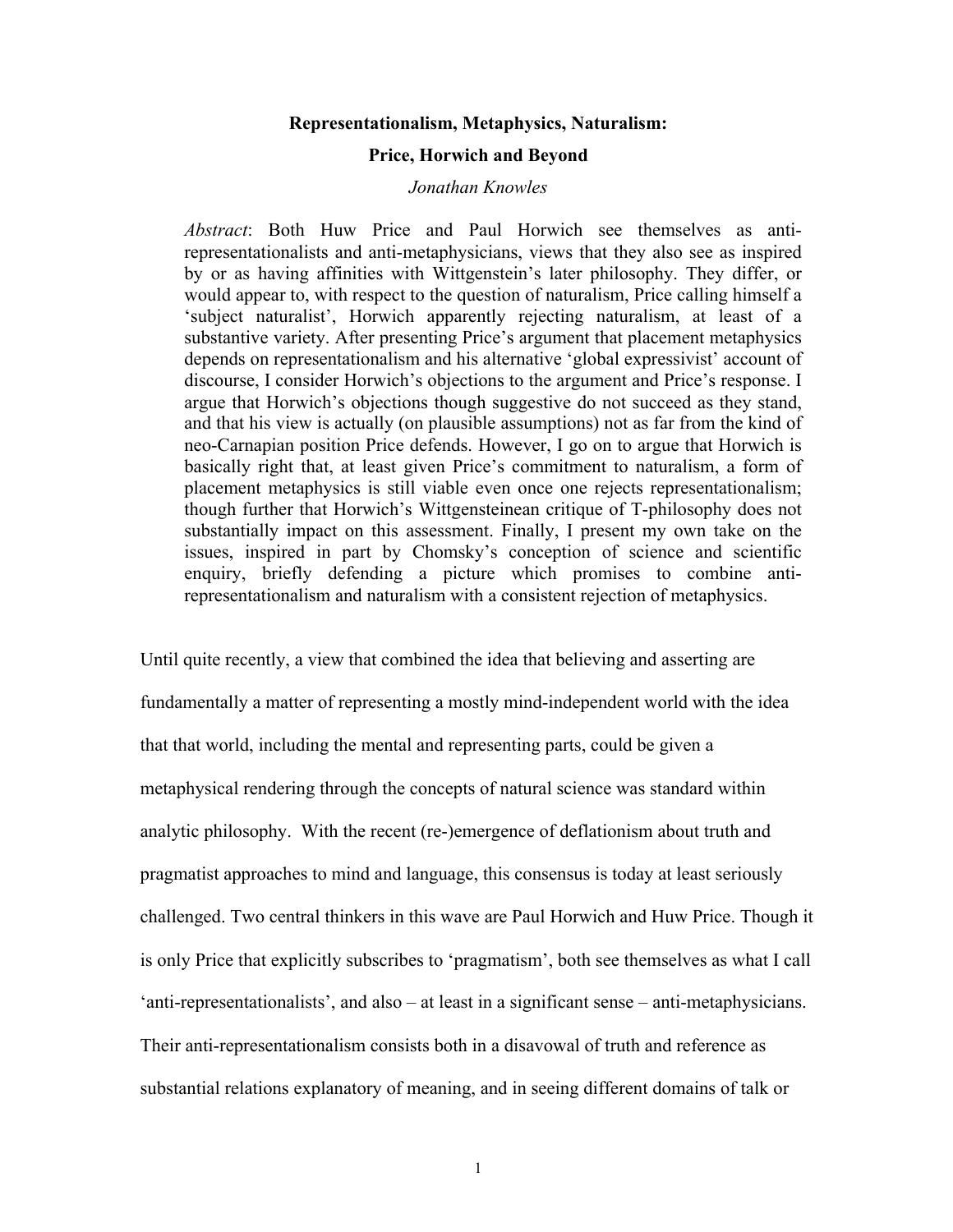'discourses' as playing different kinds of roles in our lives. Their anti-metaphysicalism, though more difficult to characterize in a neutral way, shares at least the idea that a reductive, metaphysical form of naturalism is misguided. They both nevertheless uphold a kind of naturalistic commitment in aiming to provide a theory of language and languageuse that does not regard a normatively laden notion of content as primitive.<sup>1</sup> Beyond this however there at least appear to be some significant divergences: Price expresses allegiance to a more general naturalist position he calls *subject naturalism*, whilst Horwich explicitly declares himself a non-naturalist when it comes to things like ethical values. We shall be investigating this and other apparent differences between the thinkers in the sequel.

A further point of convergence consists in the fact they both see their views as having important resonance (at least) with central themes of the later Wittgenstein.<sup>2</sup> Price writes:

For my part, I have considerable sympathy with what I take to be two important ingredients of Wittgenstein's view, on any adequate interpretation. One of these ingredients plays down the theoretical significance of the idea that a function of (a large part of) language is to 'describe' or 'represent' reality. The other plays up the idea that the language concerned has many different functions, in a way that is not evident 'on the surface'. I'll call these ingredients *non-representationalism* and *functional pluralism, respectively.*<sup>3</sup>

 $\frac{1}{1}$ <sup>1</sup> Paul Horwich, *Meaning* (Oxford: Oxford University Press, 1998), ch. 8; Huw Price "What should a deflationist about truth say about meaning?" in *Truth* (Philosophical Issues, Vol. 8), ed. Enrique Villanueva (California: Ridgeview, 1997). <sup>2</sup>

<sup>&</sup>lt;sup>2</sup> Ludwig Wittgenstein, *Philosophical Investigations*, trans. G.E.M. Anscombe (Oxford: Blackwell, 1953).

<sup>&</sup>lt;sup>3</sup> Huw Price, "Immodesty without Mirrors – Making Sense of Wittgenstein's Linguistic Pluralism," reprinted in Huw Price, *Naturalism without Mirrors* (Oxford: Oxford University Press, 2011), 201.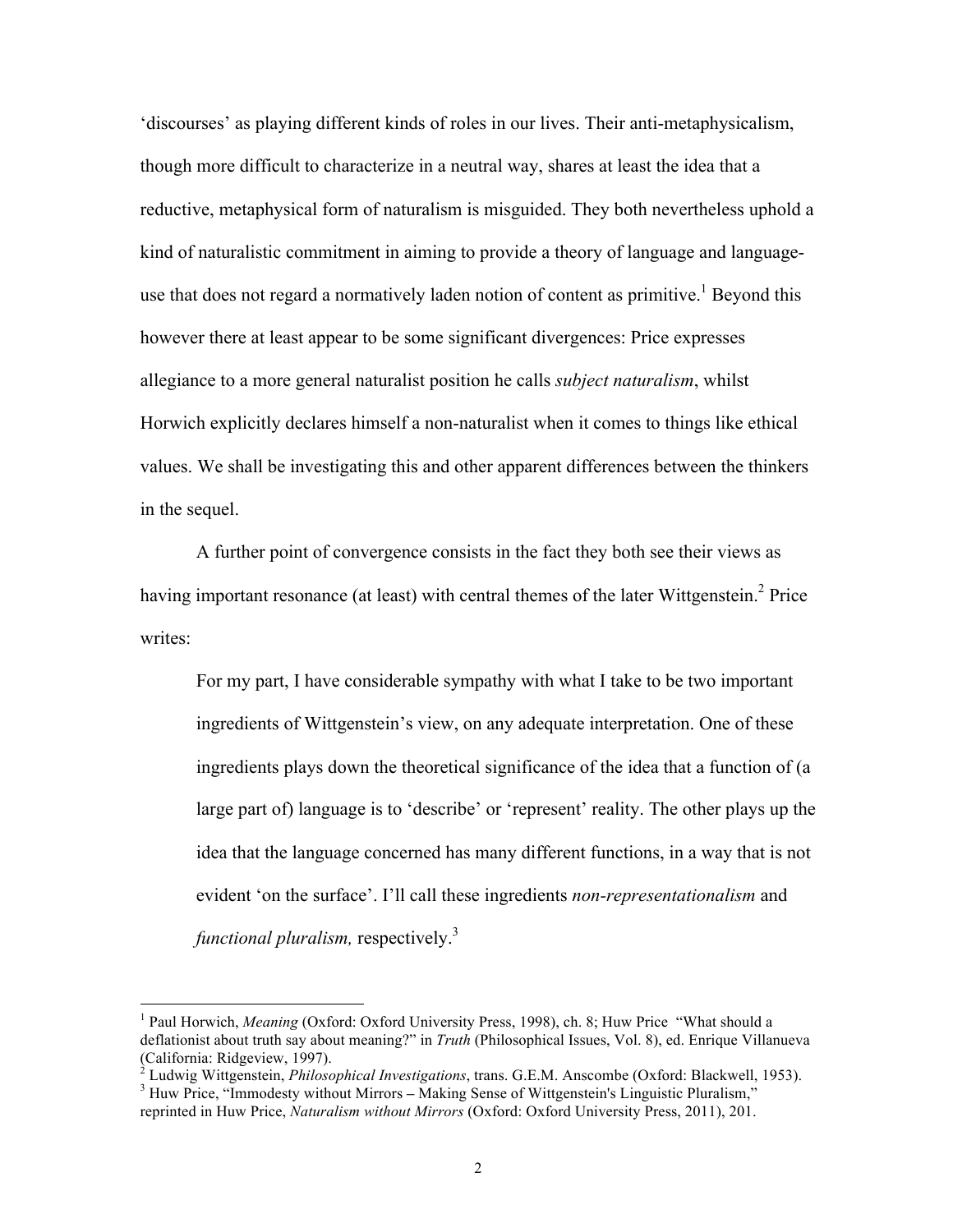For Price, this picture of language has implications for a certain metaphysical project, as we shall see. Horwich meanwhile stresses Wittgenstein's scepticism to substantive theorizing in philosophy – to metaphysics more generally – in terms of our bewitchment by similarity of linguistic form. We assume 'that to take [say] our mathematical discourse at face value requires the adoption of a metaphysical picture with many attendant difficulties. […But] arithmetical discourse […] need [not] necessarily carry with [it] the proprietary of puzzlement about the nature, location and accessibility of [arithmetical] reality. […] Wittgenstein's therapy […] relieves the grip of these tempting oversimplifications.' 4

Though Wittgenstein is an important figure of the broader background, the details of Wittgenstein's views will not be central stage here (beyond the extent to which Horwich's own metaphilosophical position faithfully capture these, as he claims they do). Rather my aim is systematically to understand how anti-representationalism, antimetaphysicalism and naturalism might interrelate. Price's work, perhaps uniquely in the contemporary debate, has been devoted explicitly to these issues, leading to the development of a position he terms *global expressivism*. 5 Horwich, however, also has views on them, as witnessed not least in a recent exchange with Price.<sup>6</sup> Insofar as he is a central thinker in the anti-representationalist camp, has much in common with Price, and yet professes to differ from Price concerning the implications of anti-representationalism for naturalism and metaphysics, it would appear fruitful to consider his take on these issues. In this paper I want to examine what the commitments amount to and how they fit

 $\frac{1}{4}$ Paul Horwich, *Wittgenstein's Metaphilosophy* (Oxford: Oxford University Press, 2011), 15–16. <sup>5</sup>

Price, *Naturalism*; Huw Price (et al.), *Expressivism, Pragmatism and Representationalism*. (Cambridge: Cambridge University Press, 2013).

<sup>&</sup>lt;sup>6</sup> Paul Horwich "Naturalism, Deflationism and the Relative Priority of Language and Metaphysics," in Price, *Expressivism*; Price, *Expressivism*, 178–186.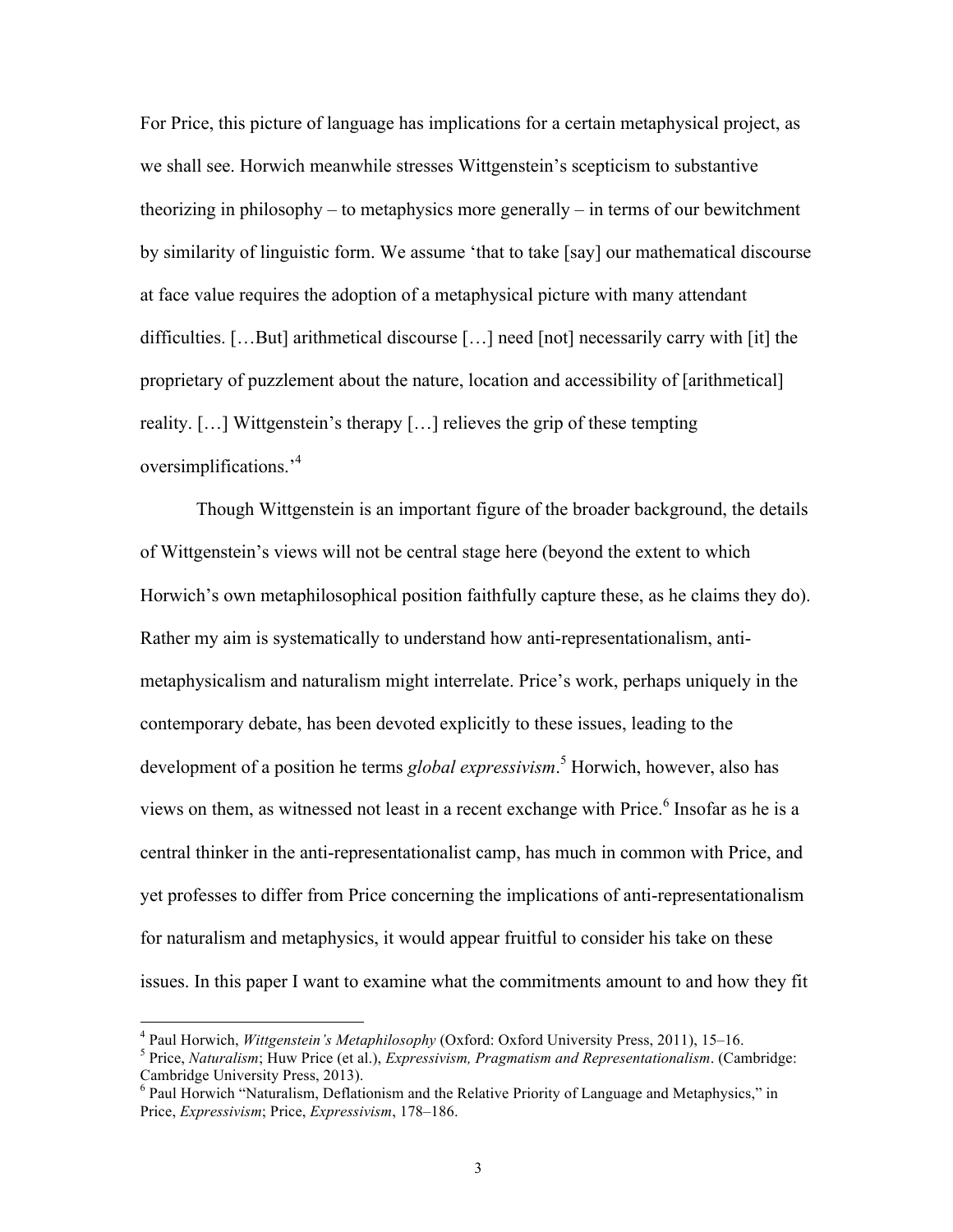together for these two philosophers, and to compare and critically discuss the resultant overall views. I then want to suggest my own somewhat different understanding of how the ideas might fit together.<sup>7</sup>

The paper starts in section 1 with Price's argument against metaphysics from antirepresentationalism, leading to a sketch of his global expressivism. In section 2 I present Horwich's critique of Price's argument and Price's attempt to defuse this, before offering my own appraisal of Horwich's position. I seek both to show that he is not as distant from Price as he presents himself, and also to provide my own (I hope clearer) understanding of what anti-representationalism involves and of its relation to metaphysics at a general level. This paves the way for a new critique of Price's anti-metaphysicalism in section 3, where I argue that Horwich – though not for exactly the reasons he gives – is basically right that anti-representationalism does not definitively rule out metaphysics. In section 4 I consider Horwich's Wittgensteinean critique of metaphysics and philosophy more generally; a full treatment of this is not feasible here but I will suggest it is at least unlikely to do the service of filling any gap left by Price's argument against metaphysics. Finally in section 5 I sketch what I think is a more promising anti-representationalist and anti-metaphysicalist, yet also distinctively naturalistic, picture, one which draws on the Wittgensteinean (and, as we shall, Carnapian) ideas that Price and Horwich build on, but also views about science and the nature of scientific enquiry that can be identified perhaps most clearly in the work of Noam Chomsky.

<sup>-&</sup>lt;br>7  $<sup>7</sup>$  I should stress that I will be concerned for the most part here, following Price, with so-called 'placement'</sup> metaphysics, not metaphysics in its entirety (assuming this goes beyond the former). I should also mention at the outset another thinker who recently has had much to say about these issues, in a similar vein: Amie Thomasson. Though not central stage here, her views will play an important role in section 2.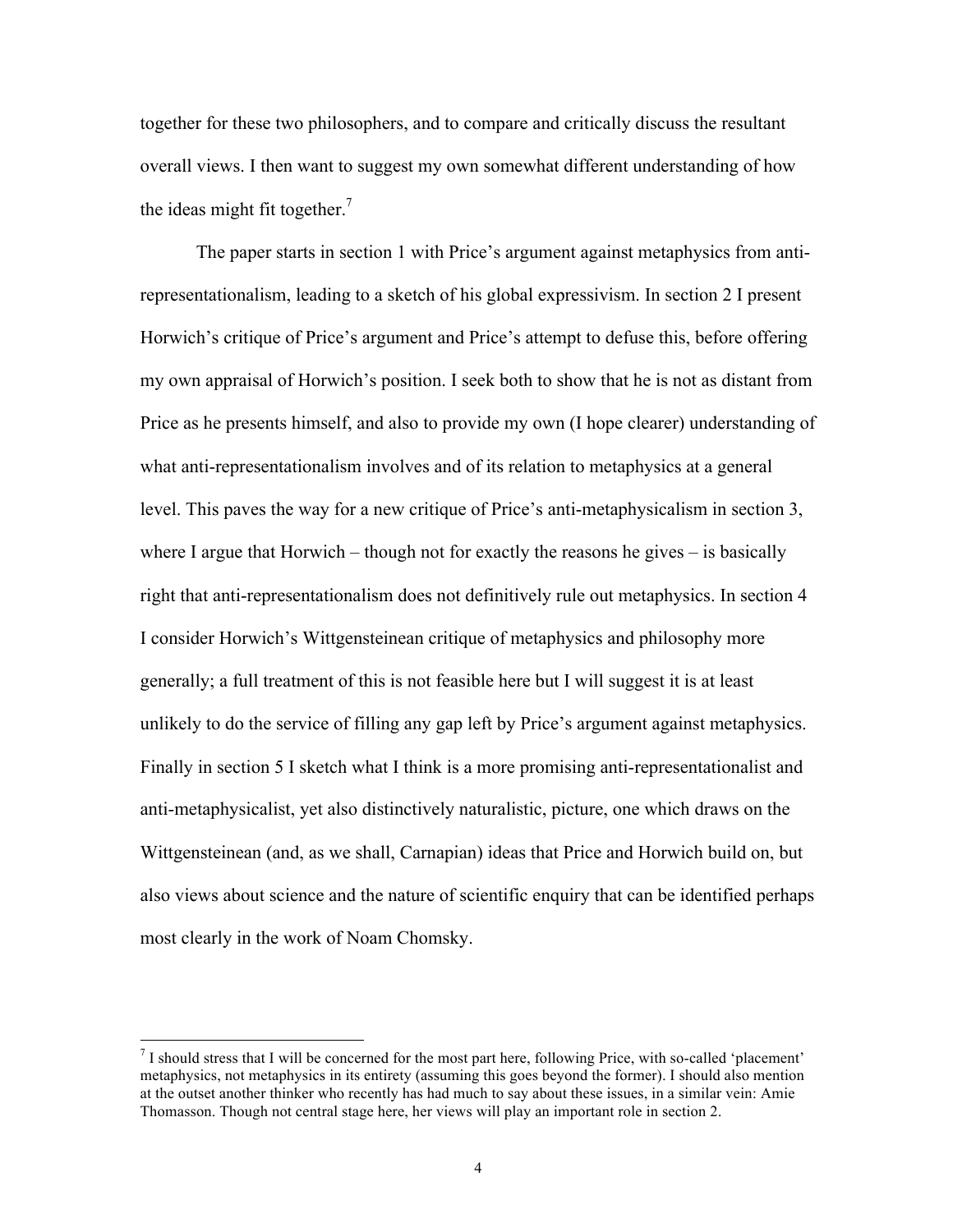1. 'Naturalism without Representationalism'

The above is the title of the paper in which Price's argument against metaphysics from anti-representationalism is most succinctly formulated; $\delta$  it is also this argument that is the focus of Horwich's attack on Price. This section gives a presentation of it and of Price's global expressivism (henceforth *GE*).

The argument focuses on a metaphysical thesis Price calls *object naturalism* (henceforth *ON*): the reductive view that all truth or knowledge is fundamentally of natural scientific character; that in a sense 'all there is is the world studied by science.<sup>9</sup> The problem for ON according to Price is not so much that it is false, but that it is, or at least is in danger of being, incoherent or at least somehow irrational. In this way Price's attack on ON turns into a more general attack on the kind of metaphysical theorizing, naturalistic or non-naturalistic, that lies behind it.

The argument proceeds via a dilemma: One can either understand ON as having a linguistic or conceptual starting point,  $10$  or in a material manner; but on neither understanding is ON coherently motivated (at least obviously). Though the latter understanding might appear to be more straightforward and indeed to be more what is intended by the content of ON, it is precisely one of Price's aims to show that the motivation for ON is not as clear as many seem to assume. Price considers the linguistic understanding first, arguing that while metaphysical issues may start in the linguistic

 <sup>8</sup> Huw Price, "Naturalism without Representationalism," reprinted in Price, *Naturalism*. Other papers that cover similar ground but with somewhat different foci are Huw Price, "The Semantic Foundations of Metaphysics," reprinted in Price, *Naturalism*, and Huw Price and Peter Menzies, "Is semantics in the plan?," in *Conceptual Analysis and Philosophical Naturalism*, ed. David Braddon-Mitchell and Roberta Nola (Cambridge, Mass.: MIT Press, 2009).

<sup>9</sup> Price, "Naturalism," 185. The view is more standardly referred to as *metaphysical* naturalism; sometimes *physicalism*. The epistemological and ontological versions of the view are treated as equivalent by Price (given his purposes), and likewise here.

 $10$  I follow Price in glossing the linguistic versus conceptual distinction for present purposes (and like him will talk mostly in terms of language).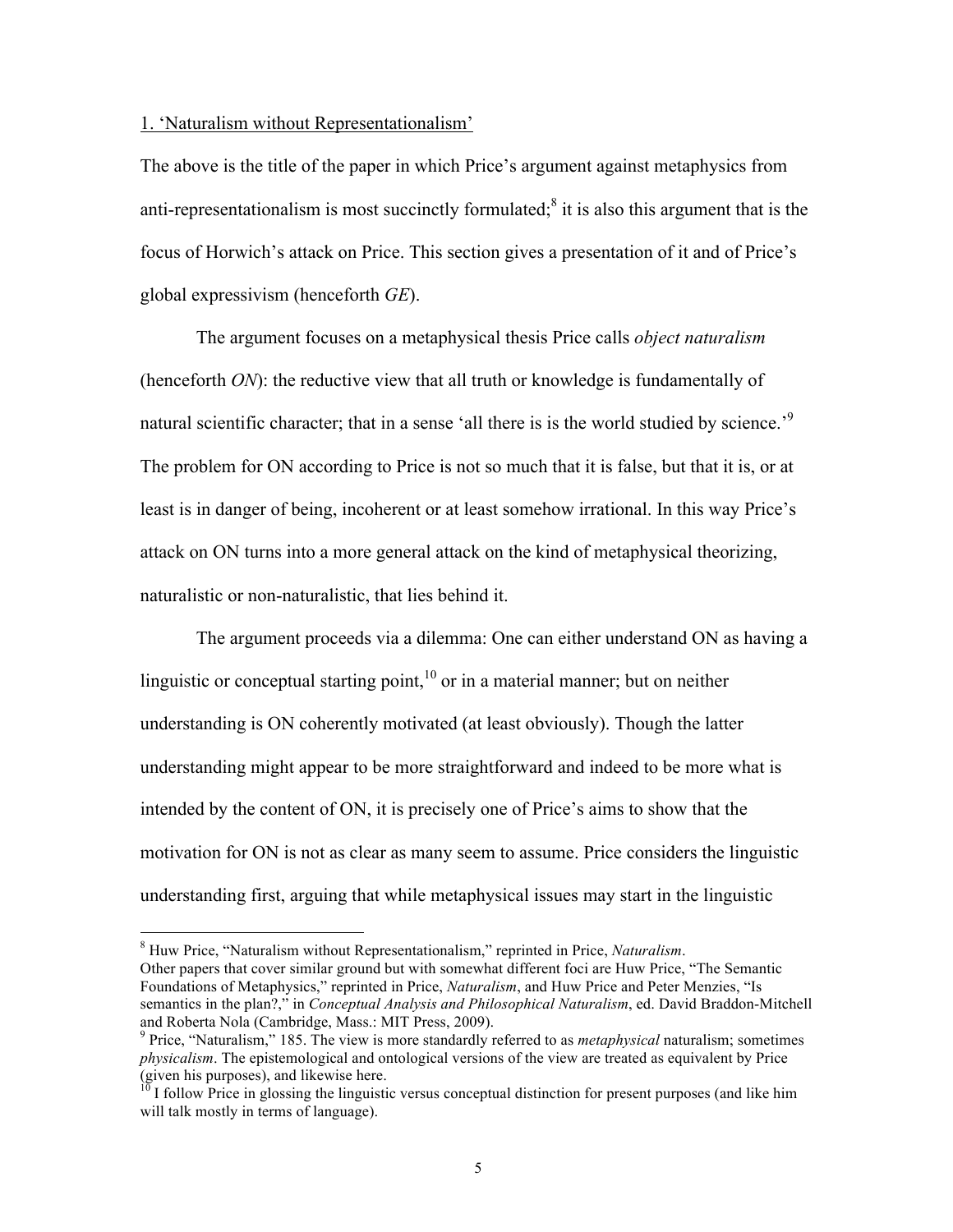realm – as questions about what we mean by this or that term or locution, and how we might analyse it – a supporter of  $ON$  will have at some point to assume that linguistic items *represent* bits of extra-linguistic reality to take us from language to the world. ON will then be understood as claiming that all the *truth makers* of our true claims can, at least after these are subjected to a suitable process of analysis, be seen as natural or physical truth-makers (in some appropriately demarcated sense of 'natural' or 'physical'). This understanding of ON corresponds to the assumptions of what Price has called the 'Canberra plan', as pursued by people like David Lewis and Frank Jackson. It depends on there being substantial reference and truth relations, that is, ones which explain meaning by relating bits of language to bits of the world – that is, on *representationalism*. 11 Thus when we say that e.g. experiences or values are ultimately physical, we are saying that the *referents* of terms like 'pain', 'good', and so on are in fact physical in nature.

ON has then a fairly clear content when construed on the linguistic model. However, there is just one hitch: representationalism is not something you get for free, rather it is a substantial theoretical claim about how language functions.<sup>12</sup> Thus one needs at least what Price calls a *subject naturalistic* enquiry – into the nature of human language and thought, construed itself as a scientific project – prior to declaring ON viable. Moreover, representationalism is something Price thinks we have good reasons to be suspicious of as such a naturalistic theory of language; and that there is a promising alternative to it, semantic deflationism, which avoids the problems that infect

 $11$  Representationalism is not just the idea of there being truth-makers and truth-making relations. Semantic deflationary views can for example accept that moral states of affairs make moral statements true or false. Rather representationalism assumes that there is some *non-trivial* specification of reference that also allows for non-trivial truth-makers in a way that in turn makes space for ON.<br><sup>12</sup> Indeed, it is not the only hitch for ON according to Price, for even if one accepts it there may be problems

in understanding referential relations determinately enough to allow useful resolution of metaphysical questions; cf. Stephen Stich, *Deconstructing the Mind* (Oxford: Oxford University Press, 1996).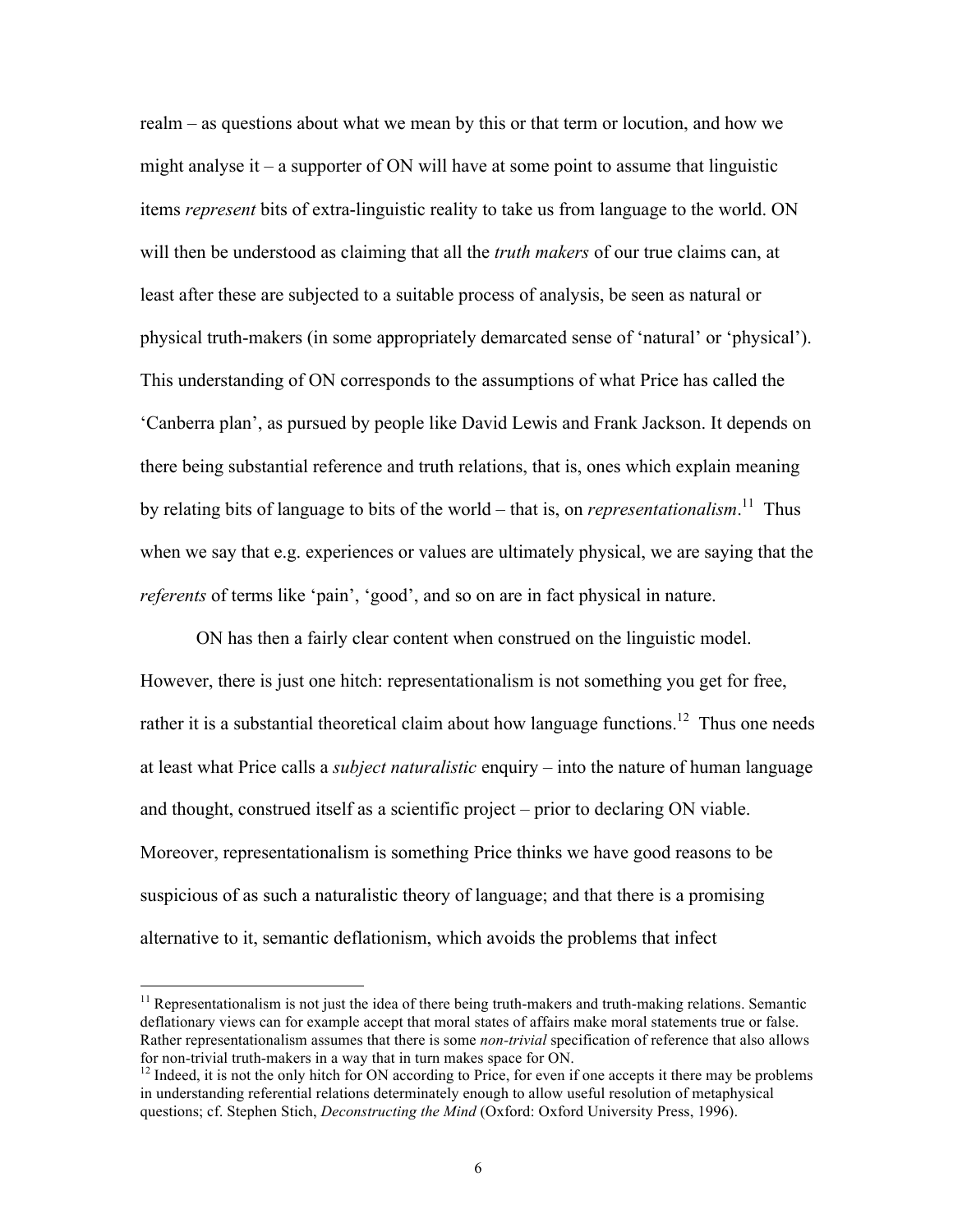representationalism. Though I think Price's arguments here are in fact quite convincing,  $13$ the general tenability of semantic deflationism and the anti-represetationalism which I see as attending it are things I am simply taking for granted here (though what they amount to will be important to get clear on in the following section). Our dialectical focus is thus the alleged link between representationalism and metaphysics, in particular Price's claim that if you start your metaphysics in the linguistic realm and yet deny representationalism, there is going to be a problem in so much as making sense of what a doctrine like ON could amount to.<sup>14</sup>

Let us now turn to the material understanding of ON, according to which 'we do metaphysics without semantic crutches.<sup>15</sup> Here Price argues there are two fundamental problems. One rests on the idea that a supporter of ON should be able to frame an argument for her position. Such an argument can be mounted through the Canberra planners' idea that all semantic roles have to be filled by naturalistic occupiers; but this takes us back to the linguistic conception, and the problems with representationalism. Yet without this starting point, it is just not clear how one would frame a general argument for ON, and thus it wouldn't get off the ground.<sup>16</sup> The second problem is that the possibility of a deflationary treatment of discourse shows that 'the cat is out of the bag', as Price puts it: if we accept deflationism, we do not need to think in terms of any worldly items to

<sup>&</sup>lt;sup>13</sup> For discussion and defence, see Jonathan Knowles, "Naturalism without Metaphysics," in *Realism*, *Science and Pragmatism*, ed. Kenneth Westphal (London: Routledge 2014), §2.

<sup>&</sup>lt;sup>14</sup> Barring at least the eventuality that we can exhaustively *analyse* problematic claims, such as those of ethics, in terms of physical/naturalistic ones – a vindication of ON which Price it seems is in principle open to (pers. comm.), but presumably thinks so unlikely as to be not worth mentioning. The idea of purely 'conceptual' metaphysics is also discussed in the following section.

 $15$  Price, "Naturalism," 196.<br> $16$  Ibid., 197.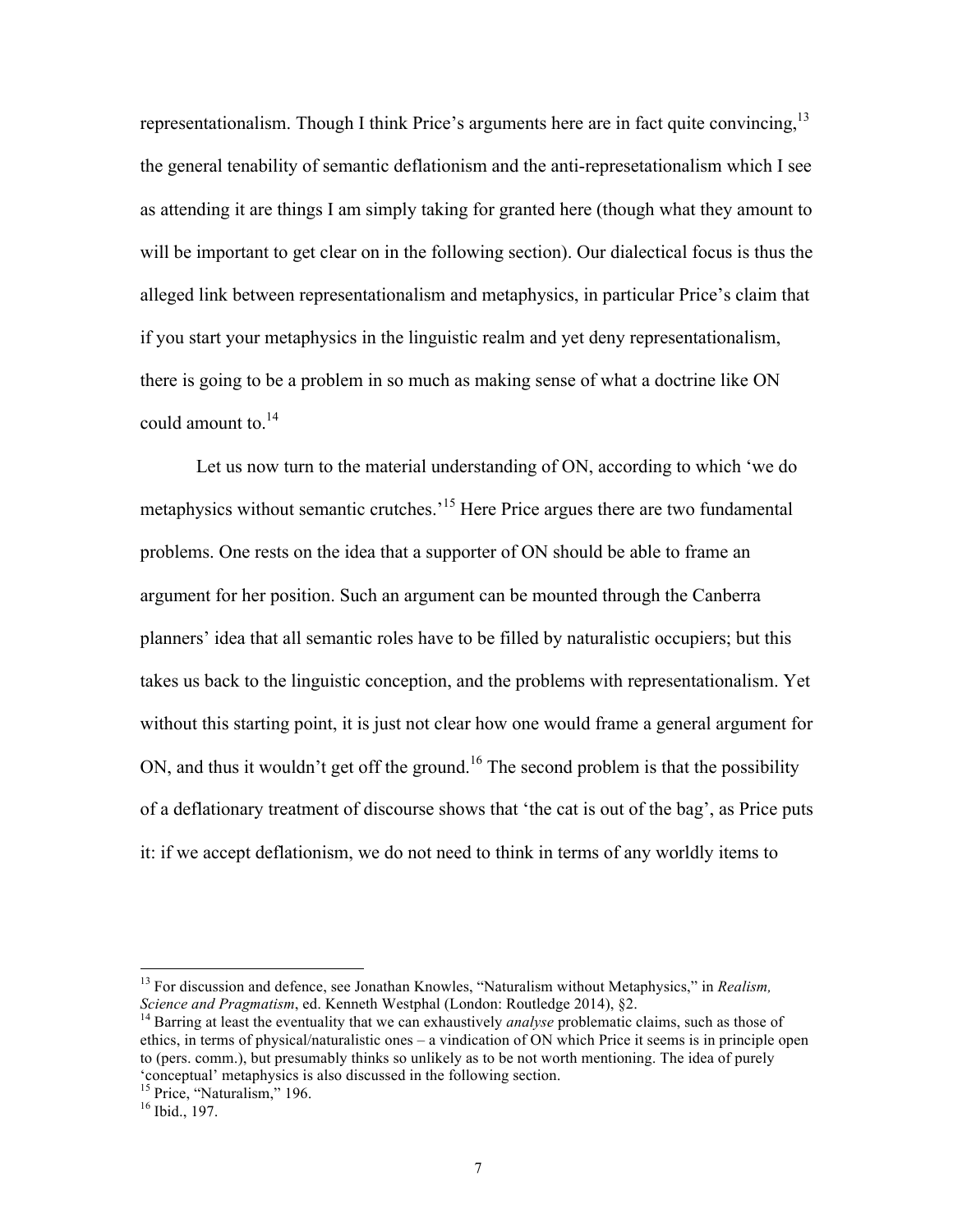which our words may correspond to understand their role in our lives, but rather can focus on explaining the talk itself. $17$ 

It is the latter idea that forms the project of GE, which Price describes more fully in subsequent work.<sup>18</sup> GE seeks to explain a discourse by looking at its underlying function, taking as its starting point a view of humans as natural, evolved beings in a natural environment, in accord with subject naturalism. It is a *global* project because, though different discourses serve different functions, an anti-representational, pragmatic explanation applies to each – including our talk about the natural world itself. Price allows that to explain the function of some vocabularies we will need to use their referring terms, while with others this will not be necessary (that is, we will only need to use the referring terms of other discourses).<sup>19</sup> This distinction is coordinate with another he makes between vocabularies that do and those that do not have an *e-representational* character.<sup>20</sup> Erepresentation for Price is a non-semantic relation of something like covariation or causation between the terms of a vocabulary and the items these terms genuinely semantically, albeit deflationistically, refer to in the natural world.<sup>21</sup> The bet is that in domains like ethics terms will not e-represent, whereas in, say, that of middle-sized dry goods or science – the domain of the natural, in a certain recognizable sense – they will. The distinction is not meant to be absolute, thus allowing gradations of e-

representationality; nor is it given *a priori* which domains will and which will not turn out

<sup>21</sup> Price uses the term 'i-representation' to characterise this latter, 'language-internal' relation. Neither irepresentation nor e-representation correspond to representation in the sense assumed by

representationalism; in Price's view, the latter makes the mistake of merging what are in fact two separate notions. See ibid. for further discussion.

 $17$  Ibid., 195 f.<br><sup>18</sup> Price, *Naturalism*, ch. 1; Price, *Expressivism*.

<sup>&</sup>lt;sup>19</sup> Given this, 'global *expressivism*' might appear somewhat misleading as a label for Price's position. He is aware of this however – sometimes instead using 'global pragmatism' – the important point for him being that the account is not semantically representationalist (see e.g. Price, *Expressivism*, 176). See also below. <sup>20</sup> Ibid., ch. 2.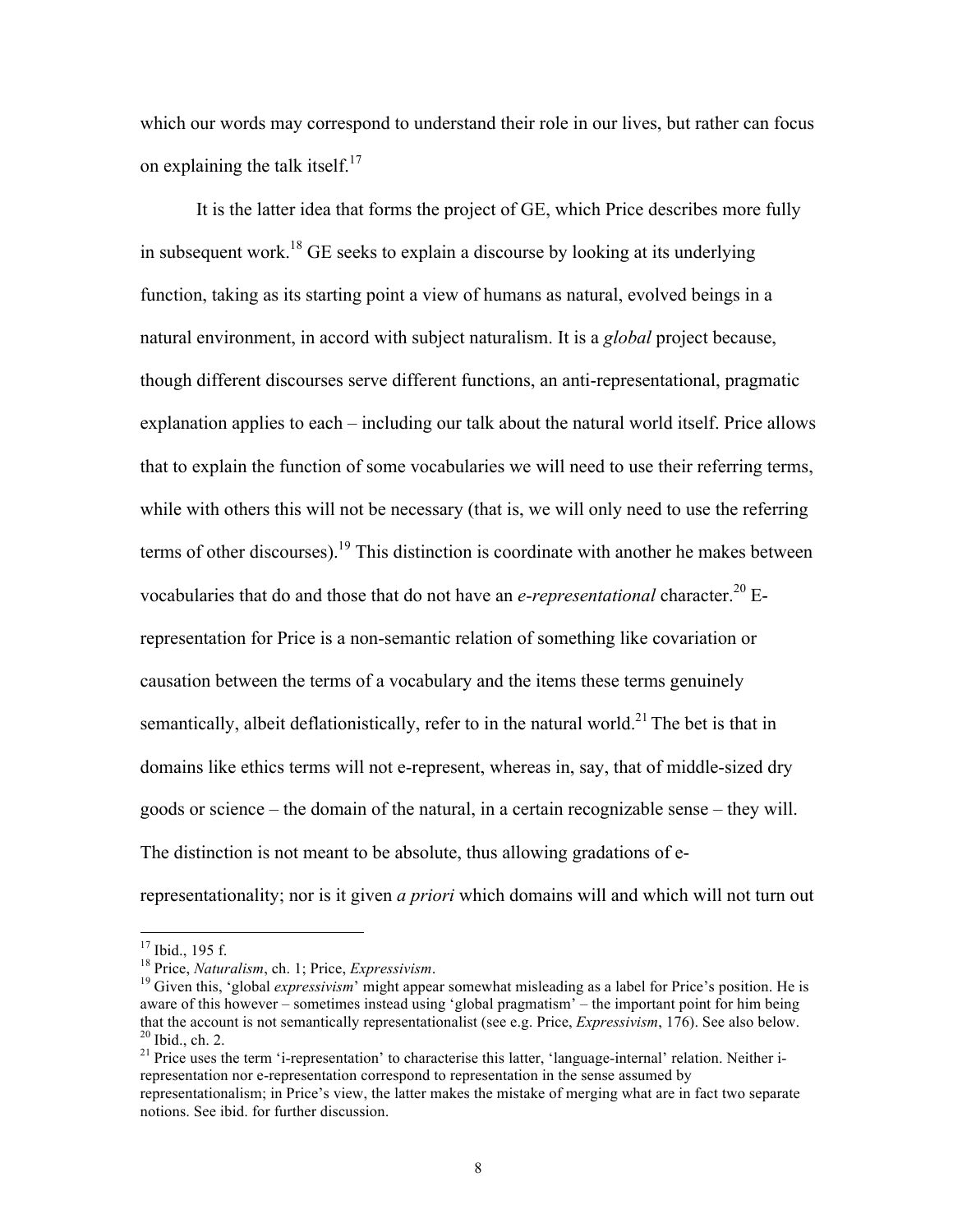to be e-representational. But however things exactly pan out, Price's overall point is that his non-representational enquiry into our different discourses will not leave any significant question unanswered and hence no room for metaphysical quandaries.

How successful is Price's argument against ON or placement metaphysics more generally? The first stage of it seems sound, but I think one might be forgiven for finding the second set of arguments against ON, when understood as having a material starting point – even when embellished in the way I have just indicated – somewhat less than totally transparent. This it seems applies at least to Paul Horwich, to whose critique of Price I now turn.

# 2. Horwich versus Price

The obvious commonality between Price and Horwich consists in what I am calling their anti-representationalism (henceforth *AR*): a commitment to semantic deflationism, and an embracement of something like functional pluralism about language. As noted they also both deny that any theory of language or meaning must acknowledge as primitive some normatively laden notion of content.<sup>22</sup> However, it would appear their views part ways with respect to further issues concerning metaphysics and naturalism. In particular,

 $22$  There are some subtle differences between the two concerning their anti-representationalism. To start with, Price sees our concept of truth as having a primitive and *sui generis* normative function (Huw Price, "Truth as Convenient Friction," reprinted in Price, *Naturalism*), while Horwich sees the normativity attaching to truth-seeking as derivate (Paul Horwich, "The Value of Truth," *Noûs* 40 (2006)). Secondly, 'functional plurality' is Price's term (thus I say 'something like), and in his hands involves a stronger leaning towards a form of expressivism, something Horwich, at least insofar as he follows Wittgenstein, disavows (*Wittgenstein's Metaphilosophy*, 62, footnote). Finally there are differences with respect to how 'immodest' they view their respective theories of meaning as being (cf. Price, "What should a deflationist"). That said I think their commonalities in respect of anti-representationalism are more significant than their differences (and for the record I will not be questioning their 'immodesty' here, though for critical discussion of this see David Macarthur, "Subject Naturalism, Scientism and the Problem of Linguistic Meaning: Critical Remarks on Price's 'Naturalism Without Representationalism'" *Analasis: Revista de invetagacion filosofica*, 1 (2014)).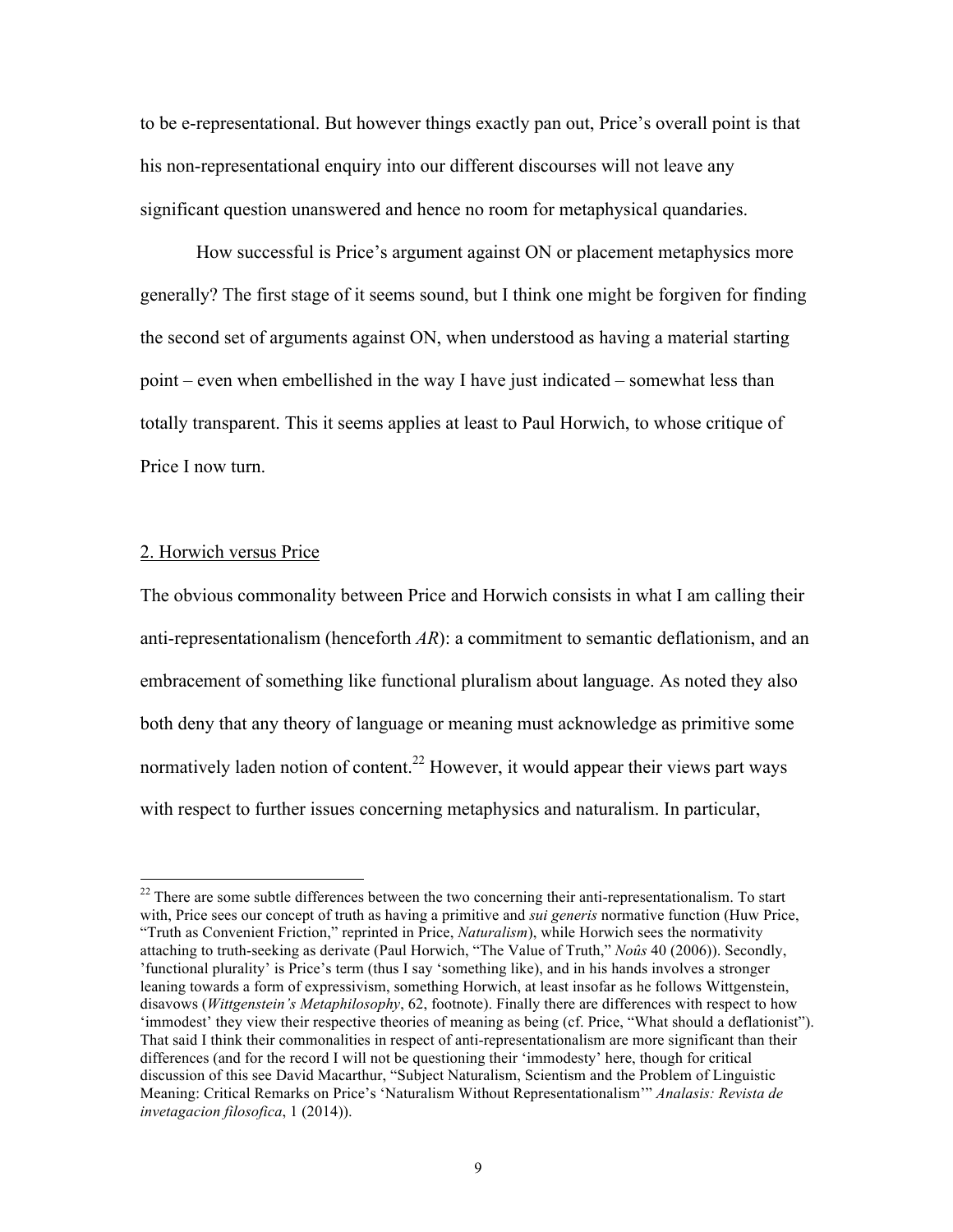Horwich rejects Price's argument from AR against ON and metaphysics more generally.<sup>23</sup> Horwich rejects ON alright, and indeed the viability of the kind of substantive philosophical theorizing that metaphysics generally involves, but his reasons for doing this are different and based on what he sees as Wittgenstein's critique of 'traditional philosophy' (see section 4, below). He also states explicitly that he considers himself a non-naturalist about things like ethics,  $24$  a commitment that might seem to place him amongst the ranks of the incoherent metaphysicians by Price's standards.

It can seem odd that the two thinkers should really be so strongly at odds as Horwich suggests, given their profound agreement on AR. In this section, I will try to shed some light on this conundrum and identify what is really at stake between the two, arguing that the gulf between them is less deep than Horwich suggests – even though he is also right, as we shall go on to see, to reject Price's argument. I will do this partly with reference to Price's commentary on Horwich's piece, though also by relying on my own critical evaluation of Horwich's position, which I hope will also lead to a better understanding of what AR involves and how it relates to metaphysics at a general level.

First however we need to look at Horwich's rendering of Price's argument against ON and why he says he rejects it. According to Horwich, Price sees metaphysics as having in the first instance a linguistic subject matter; that is, Price thinks (according to Horwich) that '[m]etaphysical questions can be answered only insofar as they are transformations of more basic linguo-conceptual questions.' 25 To be then *genuinely* metaphysical – to be about the world and not just our concepts – a view like naturalism (by which Horwich means ON) requires us to transpose these questions from a linguistic

 $^{23}$  Horwich, "Naturalism".

 $^{24}$  Ibid., §5.

 $^{25}$  Ibid., 115.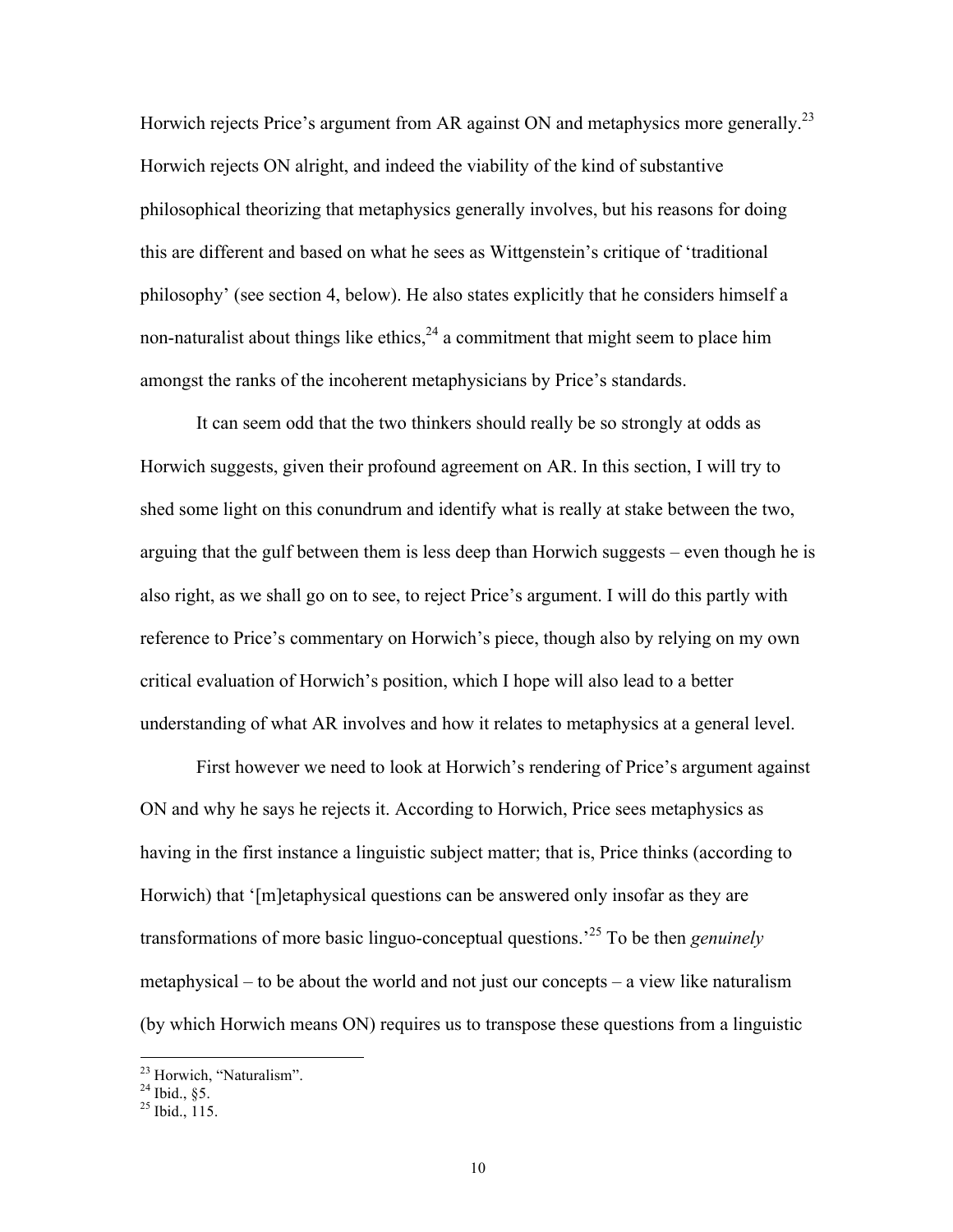to a material key; and this in turn requires substantive semantic relations (ibid.). AR thereby shows naturalism is 'impossible to establish.<sup>26</sup>

Horwich has several critical remarks about this argument, but his central objection is that though linguistic analysis may be a necessary preliminary to metaphysical concerns – in the sense that one needs to ask whether, say, ethical claims are so much as *in the business* of 'saying how things are' – it remains open once one has decided, as the case might be, that they are, that they might nevertheless be seen as uniformly false, a useful fiction, reducible to naturalistic truths of some kind, or whatever more subtle account the placement metaphysician might come up with. $^{27}$  Thus the linguistic starting point does not after all preclude the typical metaphysical gambits of ON, even if one rejects representationalism.

One can easily feel Horwich has misunderstood Price here – as Price himself suggests in his reply. As Price puts it, GE isn't meant to be 'a way of doing metaphysics in a pragmatist key [but] a way of doing something like anthropology [;…] not a matter of recasting issues of metaphysics as issues about language, but of abandoning the metaphysical questions altogether.<sup>28</sup> On the other hand, Price accepts that metaphysics understood as conceptual analysis is legitimate; $^{29}$  a similar view is defended by Amie Thomasson in her Price-friendly defence of a neo-Carnapian approach to ontology.<sup>30</sup> An important issue thus does seem to be raised by Horwich – as indeed Price accepts<sup>31</sup> – which is to understand exactly why, if one rejects representationalism, one can only

 $^{26}$  Ibid., 116.<br> $^{27}$  Ibid., 123–4.

<sup>&</sup>lt;sup>28</sup> Price, *Expressivism*, 181.<br><sup>29</sup> Pers. comm.

<sup>30</sup> Amie Thomasson, *Ontology Made Easy* (Oxford: Oxford University Press, 2015). 31 Price, *Expressivism*, 182.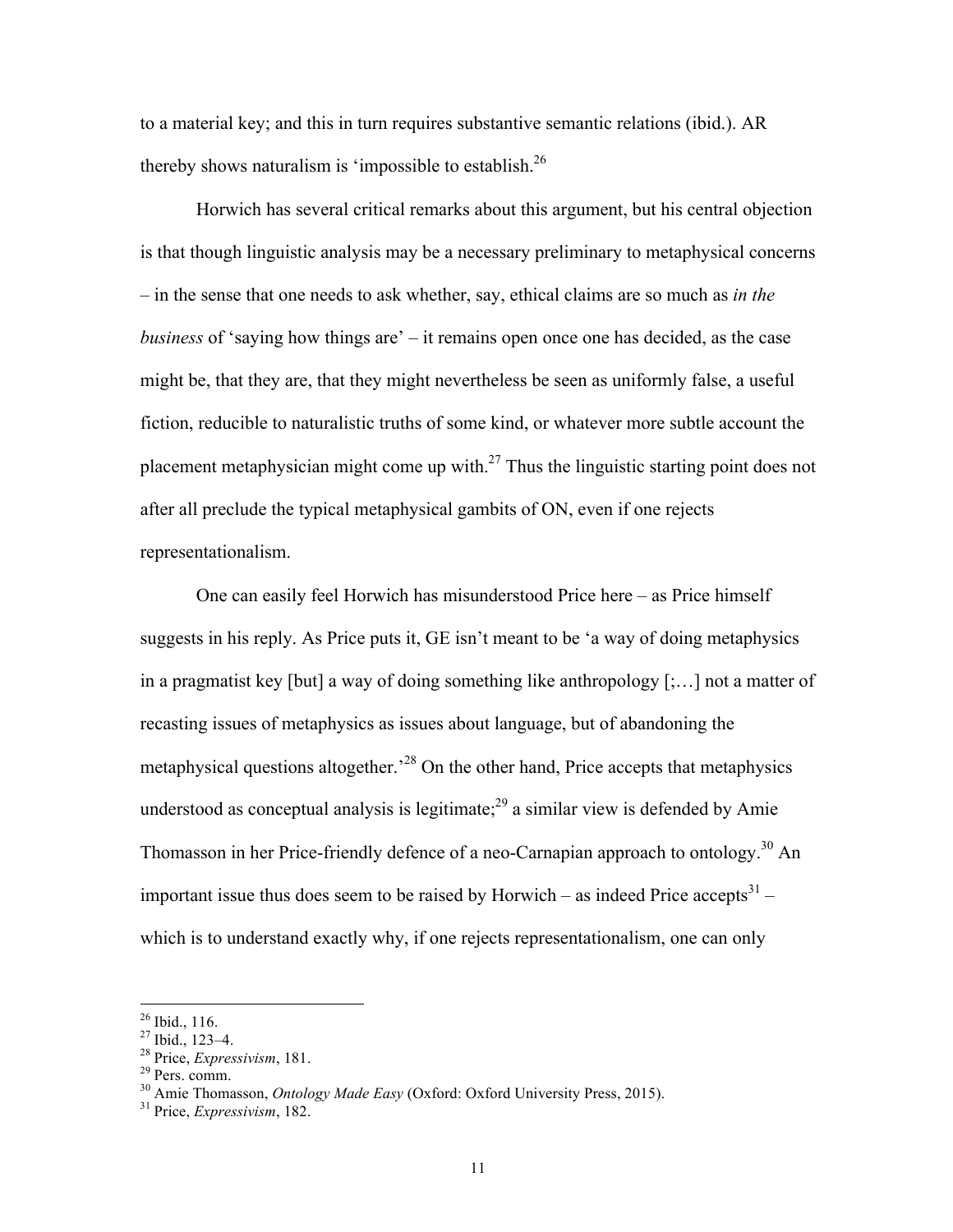engage in this and not in *material* metaphysics – or metaphysics 'proper', as one might say.

Price, recall, had two arguments for this claim. Firstly, representationalist semantics is part of the Canberra plan's standard 'toolkit' and gives a framework for mounting an argument for ON. To this, Horwich replies that there might be other motivations for ON, and moreover that the point doesn't affect non-naturalistic metaphysical positions.<sup>32</sup> Price largely concedes the force of this, stressing instead his 'the-cat-is-out-of-the-bag' argument. As Price explains, this builds on the idea that as far as 'saying how things are' is concerned, there is no deep distinction between assertoric vocabularies that do and don't do this to be revealed by linguistic analysis; that is, the fact-stating/non-fact-stating distinction is deflated along with truth. Metaphysics is then by-passed by focussing on explaining how we *talk*: to explain some vocabularies we will need to make use of the referring terms – those which have a more e-representational character – but to explain others not. The bet is that with domains like ethics this will not be the case. But the metaphysical– or, rather, *meta*-metaphysical – point is that there is no further issue to be addressed or resolved. $33$ 

Is Horwich thus rebutted? Insofar as his objection rests on not seeing how deflationary Price intends to be – indeed, as far as I can see, as he himself should be as a good anti-representationalist – I think the answer is yes; moreover, it does seem that Horwich's main point against Price is that the possibility of metaphysical enquiry is beholden to this question of factuality that it is one of the points of prior linguistic analysis to sort out. Price thus seems to win this particular skirmish. However, I do not in

 <sup>32</sup> Horwich, "Naturalism," 123 fn. 33 Price, *Expressivism*, 182–4.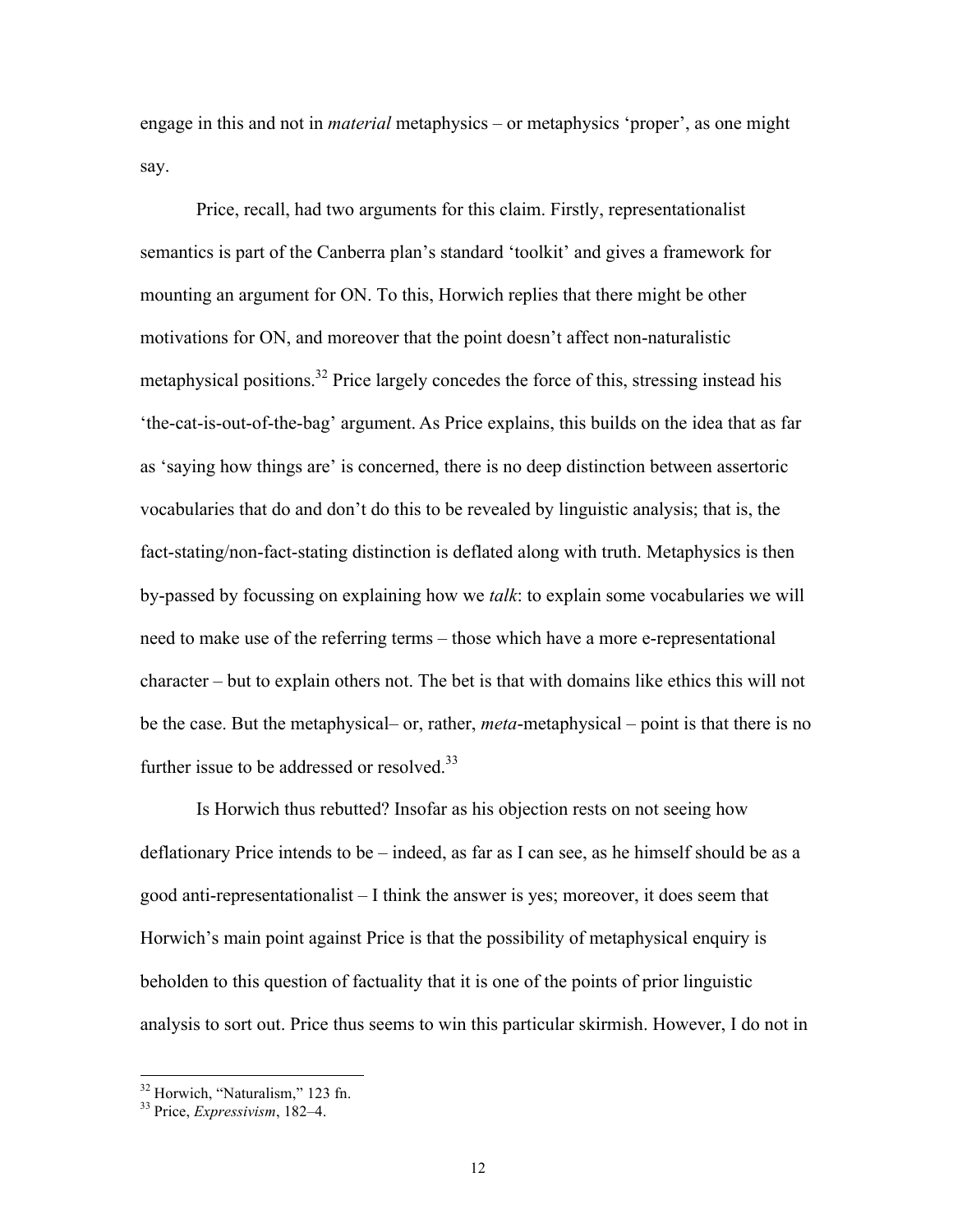the end think Price's argument in fact rules out material metaphysics, as we shall in section 3. What I therefore want to do in the rest of this section is offer a somewhat more general critique of Horwich's position, viewed as the idea that there is in principle *no* connection between AR and the possibility of metaphysics. This will then provide us with a cleaner backdrop for understanding where the limitations in Price's argument really lie, as well as how to understand the relationship between our three central concepts more appropriately.

When all's said and done, the intuitive heart of Horwich's response to Price seems to be the following: the fact that *'X' refers to X (or Xs)* does not express a substantive semantic relation does not logically entail that there is nothing substantive to say about the existence or nature of X (or Xs). Now I think we can all agree with that. However, it would be a mistake to think doing so amounts to accepting that AR has no implications for one's take on metaphysics whatsoever. After all, semantic deflationism has to be couched within a wider theory of meaning. To begin with, as Horwich himself has pointed out,<sup>34</sup> deflationism about truth brings deflationism about reference and satisfaction in its wake, and *vice versa*, in virtue of their interdefinability. Furthermore, once reference is deflated, then so plausibly is ontological commitment, something Thomasson, inspired by Horwich, has argued explicitly.<sup>35</sup> Moreover, since all facts about reference and truth fall out of facts about use, of some kind – again, according to Horwich not least, but presumably in fact any anti-representationalist – and since ontological commitment falls out of facts about reference, it seems we can conclude that we don't

<sup>&</sup>lt;sup>34</sup> Paul Horwich, *From a Deflationary Point of View* (Oxford: Oxford University Press, 2004), 79.<br><sup>35</sup> Amie Thomasson, "Deflationism in semantics and metaphysics," in *Metasemantics: New Essays on the* 

*Foundations of Meaning*, ed. Alexis Burgess and Brett Sherman (Oxford: Oxford University Press, 2014). For example, for a singular term, 'n', to refer (at all) is just for there *to be* an x such that  $x = n$  (ibid., 197– 8).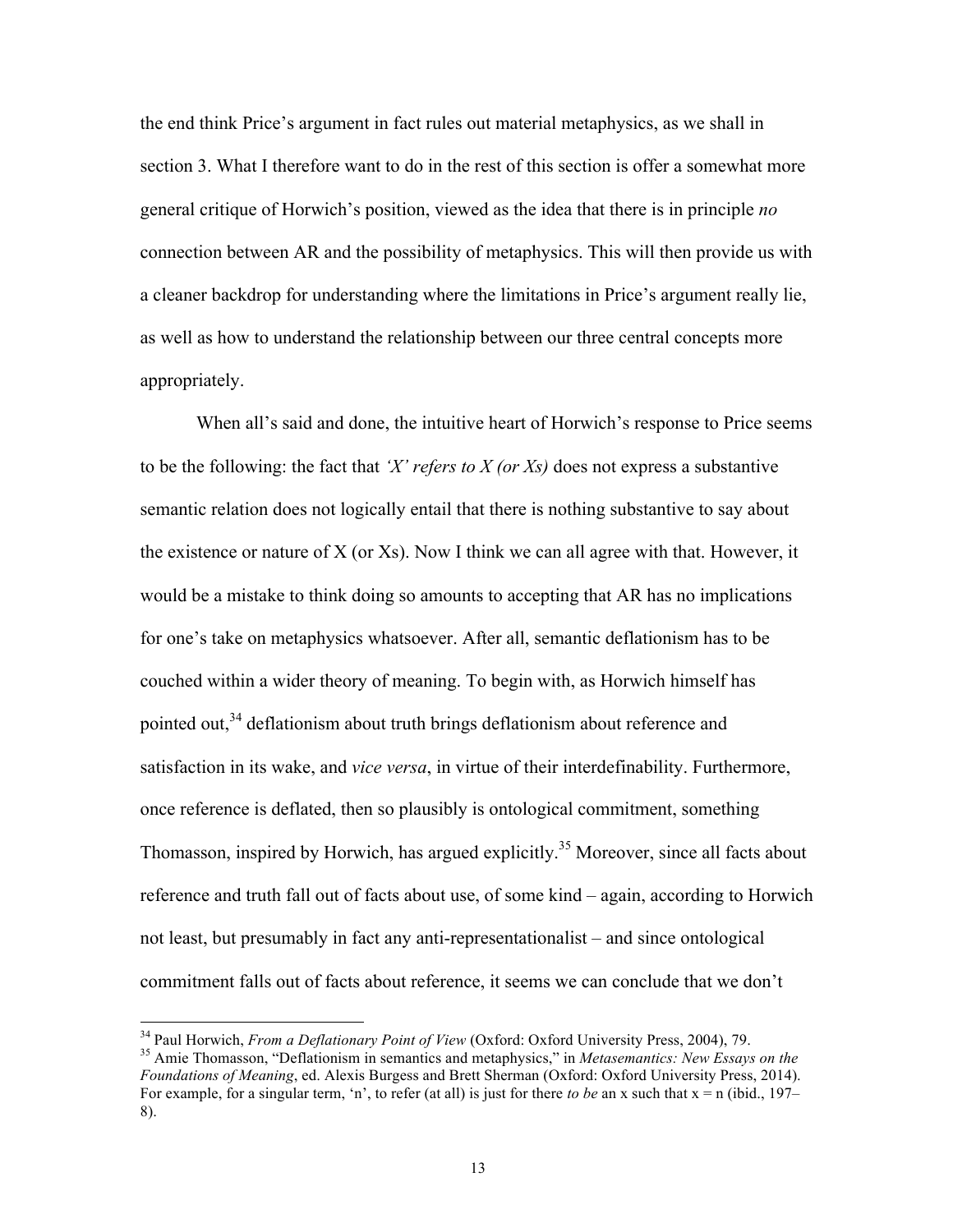need, as Thomasson has put it, ontological premises to introduce an ontologicallycommitting vocabulary.

The above is in line with a (certain) *neo-Carnapian* approach to ontology. 36 On this view, our linguistic activity is conceived as divided into different discourses or (to use Carnap's phrase) *frameworks* that are individuated by proprietary sets of rules – discourses we to an extent naturally find ourselves with, but may also modify or even introduce *ab initio* for various different practical or theoretical purposes. We use expressions in accord with the relevant rules, and on that basis, relying on simple logical inference and/or sense experience, arrive at existential claims. For example, given the rules for arithmetic, we justifiably say that there is a prime number between two and five, and can therefore conclude, trivially, that there are numbers. Given the rules for the discourse of medium-sized dry goods, I can establish by sight that there is a chair in my office. And so on. These are what Carnap would call answers to *internal* ontological questions, and as such are perfectly kosher. *External* ontological claims or questions, by contrast, are not, precisely because they are posed from outside all linguistic frameworks and thereby lack the necessary setting which gives them the only sense such questions can have.

Now one might think that a sense to 'external' ontological questions could be given by focussing on what kinds of terms are in contact with a fully *mind-independent* 

 <sup>36</sup> Rudolf Carnap, "Semantics, Empiricism and Ontology," *Revue Internationale de Philosophie* 4 (1950); Thomasson, *Ontology*; Huw Price, "Metaphysics after Carnap: The Ghost who Walks?" reprinted in Price *Naturalism*. I say 'certain' because there are other neo-Carnapian positions in the contemporary literature that adopt a different take on the significance of Carnap's views on ontology (e.g. Eli Hirsch, *Quantifier Variance and Realism* (Oxford: Oxford University Press, 2011)). I am not concerned here with whose reading is most correct, but I should stress that the interpretation adopted here is one with intimate connections to AR – somthing at least Hirsch does not stress – and moreover whose pluralism is meant to be of a *vertical* rather than *horizontal* character (cf. Huw Price, "Metaphysical Pluralism," reprinted in Price *Naturalism*).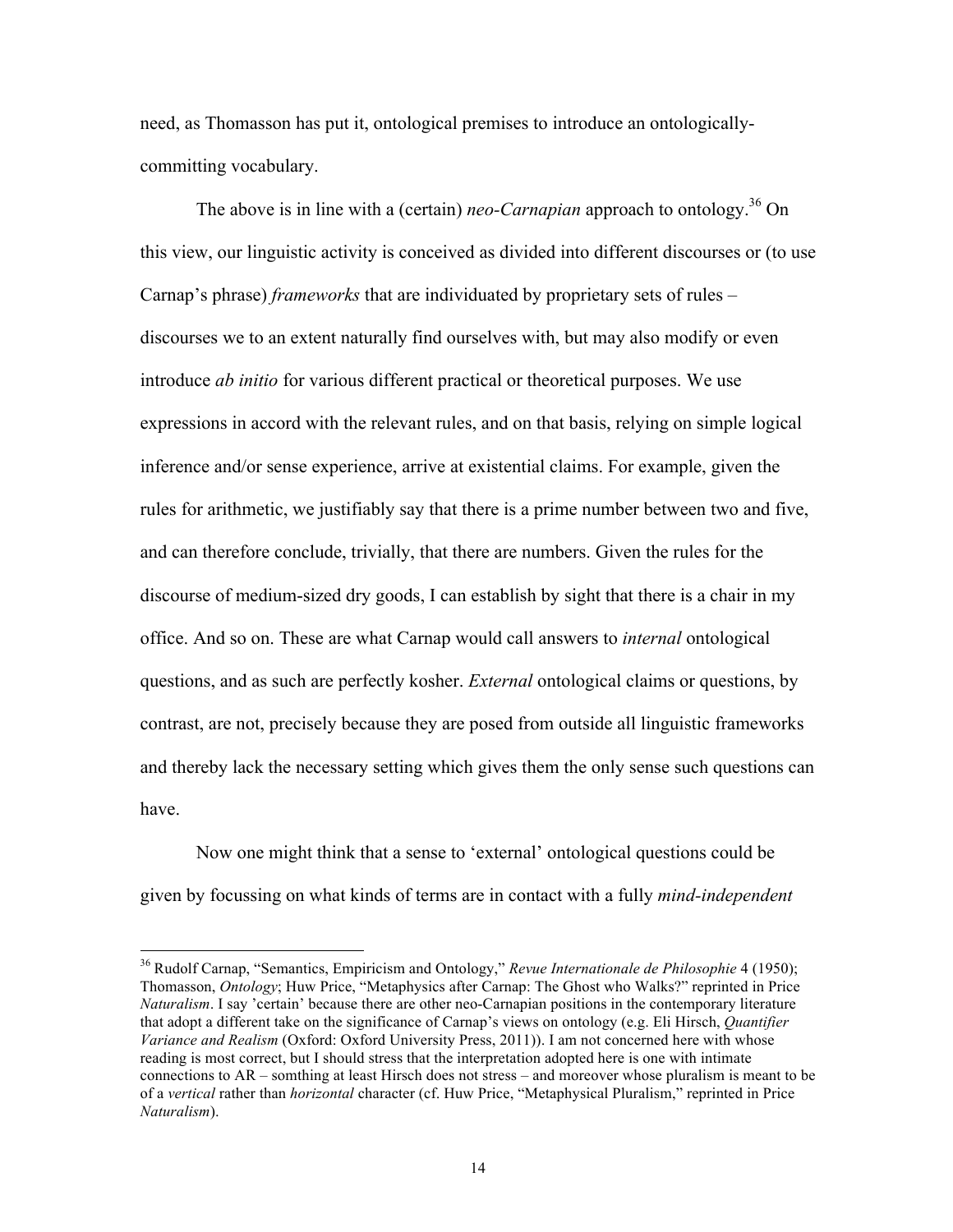*reality*, as opposed to those that merely arise from our deployment of terms in relation to appropriate rules of use. However, the notion of 'mind-independent reality' is surely one that an anti-representationalist should reject: for the idea of such a reality seems impossible to extricate from the idea that reference is a matter of us or our concepts standing in some genuine, substantive relation to something non-linguistic or nonmental.<sup>37</sup> Thus external questions can only ever be pragmatic questions that ask why we talk the way we do, whether we do well in adopting and employing these modes of discourse, and so on.

What all this shows then is that a kind of *deflationary ontological pluralism* emerges as a default position for an anti-representationalist. Given the various different ways we talk, and given that relevant empirical and other conditions are fulfilled, it follows trivially that we are ontologically committed to at least most of what many traditional or so-called 'serious' metaphysicians have devoted large amounts of energy to questioning and/or seeking to vindicate in other terms: mental states, ethical and aesthetic values, medium-sized dry goods, numbers and so on, as well as entities of nonfundamental science. If this is the right way to understand AR – and I submit it is hard to see any viable alternative – then on the face of it there are no deep questions of the kind a view like ON seeks to ask, and which Horwich thinks it leaves on the table. Moreover, being committed to say, values, as something non-natural (i.e. non-*scientifically* natural), as Horwich is, should not be understood as a substantial commitment that needs some

 $37$  Though this point strikes me as deeply intuitive, it deserves a fuller treatment; space considerations preclude this here. It is clearly related to Putnam's model-theoretic attack on metaphysical realism (cf. Hilary Putnam, *Realism and Reason* (Cambridge: Cambridge University Press, 1983), for a recent defence of which see Tim Button, *The Limits of Realism* (Oxford: Oxford University Press 2013)). For an attempted defence of the point on my own part, which also considers Michael Devitt's view that realism is independent of semantic issues, see Knowles, "Naturalism," 205-7. Thomasson provides an independent defence against the 'we are talking about mind-independent reality' riposte from the metaphysician, cf. Thomasson, *Ontology*, ch. 10.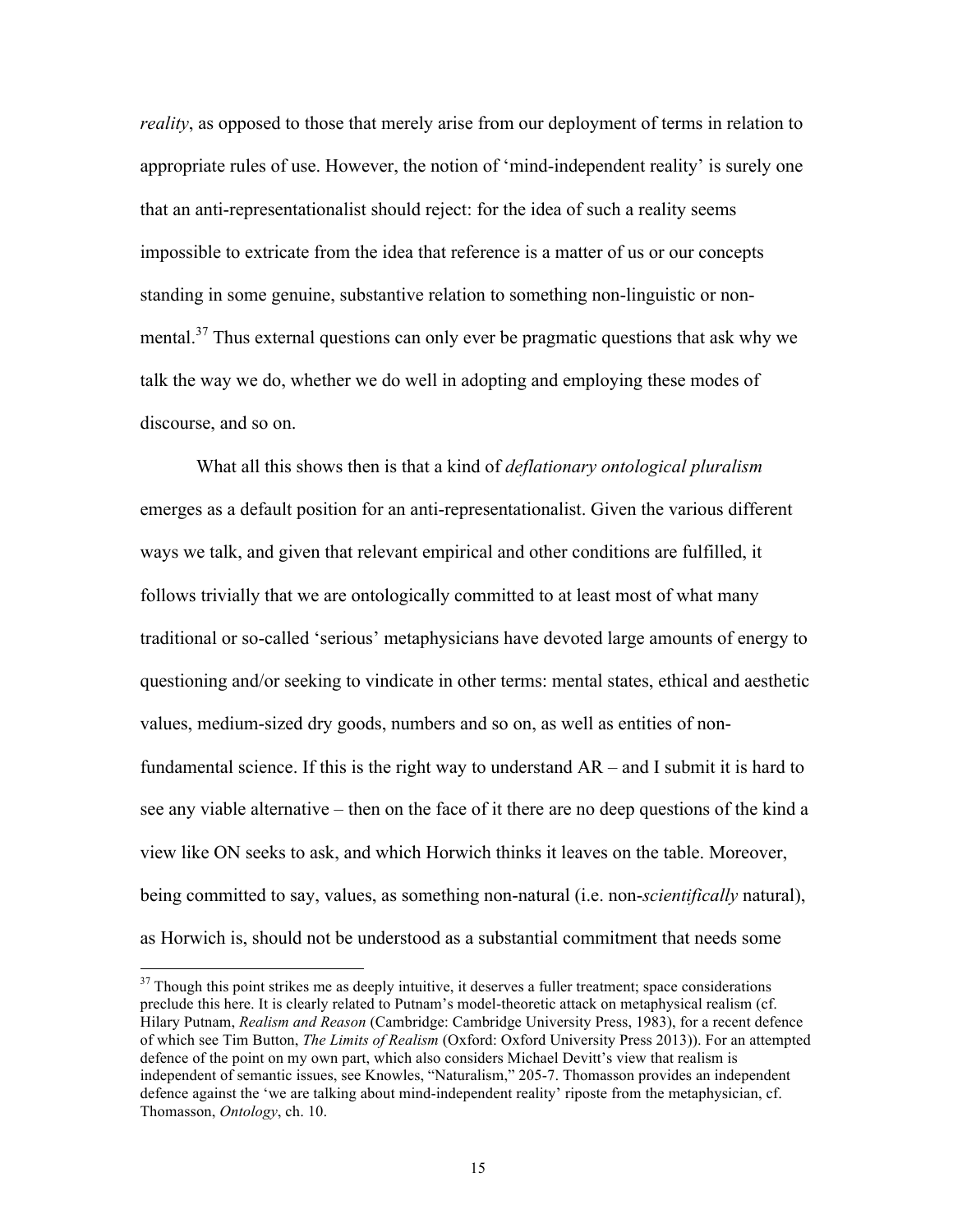special argument to support, but viewed simply as an upshot out of the neo-Carnapian framework and the fact that we engage rationally in ethical discourse. *Pace* his own apparent understanding of the situation, then, Horwich need not be seen as infringing Price's anti-metaphysicalist conclusion insofar as he describes himself as a non-naturalist about ethics (and certain other domains).

I think this broader understanding of AR gives a better sense of how the position relates to metaphysics at a more general level than Horwich's commentary on Price's argument. Nevertheless, I think Horwich is in fact also right that the argument does not ultimately succeed in showing that AR rules out metaphysics. The next section explains why.

#### 3. The real problems for Price's argument

I have just argued that AR has implications for metaphysics, in the sense that the kind of overall view that naturally accompanies semantic deflationism will lead by default to a deflationary ontological pluralism. However, it is important to stress that this is a *default*. The question thus needs to be addressed whether such a default could be coherently or rationally abrogated consistently with upholding AR. As things stand, given our natural and extant ways of talking, we are committed to the existence of numbers, values and so on, along with chairs, protons and electrical fields. But is this in principle compatible with someone coherently mounting a case against the fundamentality of the former quantities, or for the idea that they should somehow be reduced to the latter? I believe it is: there could, *pace* Price, be a project coherently described as (materialistically) metaphysical even once one gives up representationalism.

16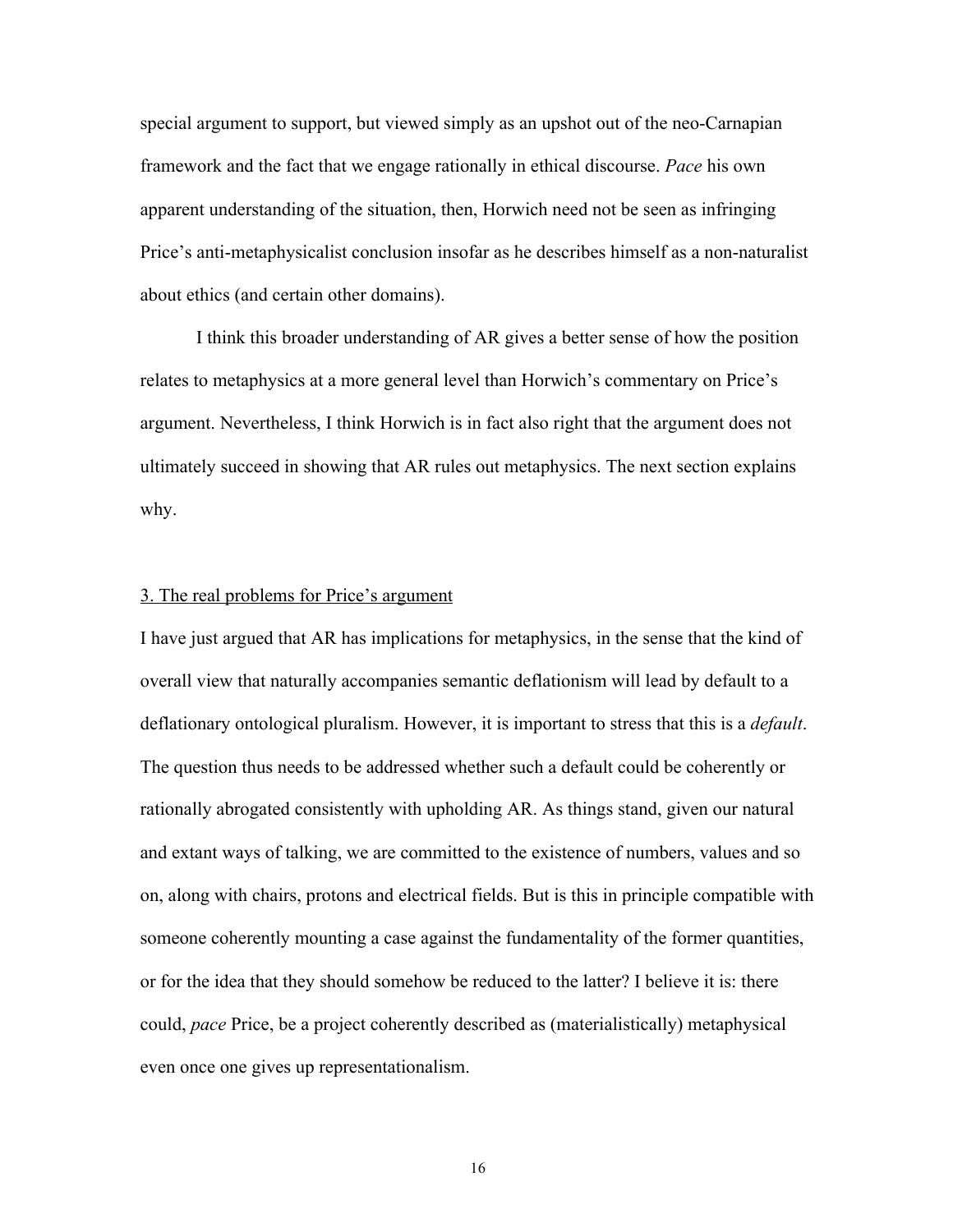To see this, it is important firstly to emphasise that AR's rejection of the idea of reference and truth playing substantive, meaning-constituting roles in no way implies a rejection of the idea that our talk *has* semantic content: that it involves reference to entities and *saying how things are* – in our ethical, mental and modal discourses as much as our naturalistic ones. Now for Price of course all the theoretical and explanatory work will be taking place at a different level from this – at the level where we focus on use and function, which is moreover pluralistic. Nevertheless, he cannot and would not deny that all discourses do purport to *say how things are*, and moreover in *a univocal sense* – at the same time of course as different discourses say different things with respect to how things are.<sup>38</sup>

Now let us imagine an anti-representationalist who, for whatever reason, wants to prioritize or *valorize* our scientific talk over all other talk – our scientific or physical account of how things are over all other accounts – and to seek to give an account of the latter exclusively in terms of, or that is uniquely responsible to, the former. This needn't proceed through conceptual analysis, rather it could be understood in terms of what Carnap and later Quine called *explication*, 39 whereby a concept's role in a theory is taken over by some other in virtue of the latter being an in some way more adequate concept that fulfils the same purpose (e.g. *heat*'s role was taken over by that of *temperature*). Now

 <sup>38</sup> Price commits himself to truth-conditional content both explicitly (*Expressivism*, 40) and implicitly in view of his use of Brandom's inferential semantics (ibid., 34), which precisely seeks to understand the notion of content in relation to normative practices. For a study of the various ways content inevitably figures in Price's system, see also Lionel Shapiro, "Linguistic function and content: reflections on Price's pragmatism," *Philosophical Quarterly*, 64 (2009).

Some might think this commitment to content can play no substantive role within AR. Thus, in his defence of semantic deflationism, Price argues for a quietist position about reference and truth, claiming that one needn't deny in one's theoretical voice semantic properties, only not assert their existence, and not make use of them ("Naturarlism," 191–2). However, from the position of one involved in the relevant discourses, including semantic discourses, it stands fast that there are ethical truths, say, as well as physical ones, and in the same sense – in whatever deflationary sense of 'truths' this is, from a theoretical perspective – and that is all my argument requires.

 $^9$  See e.g. W.V.O. Quine, *Word and Object* (Cambridge, Mass.: MIT Press, 1960), 258 ff.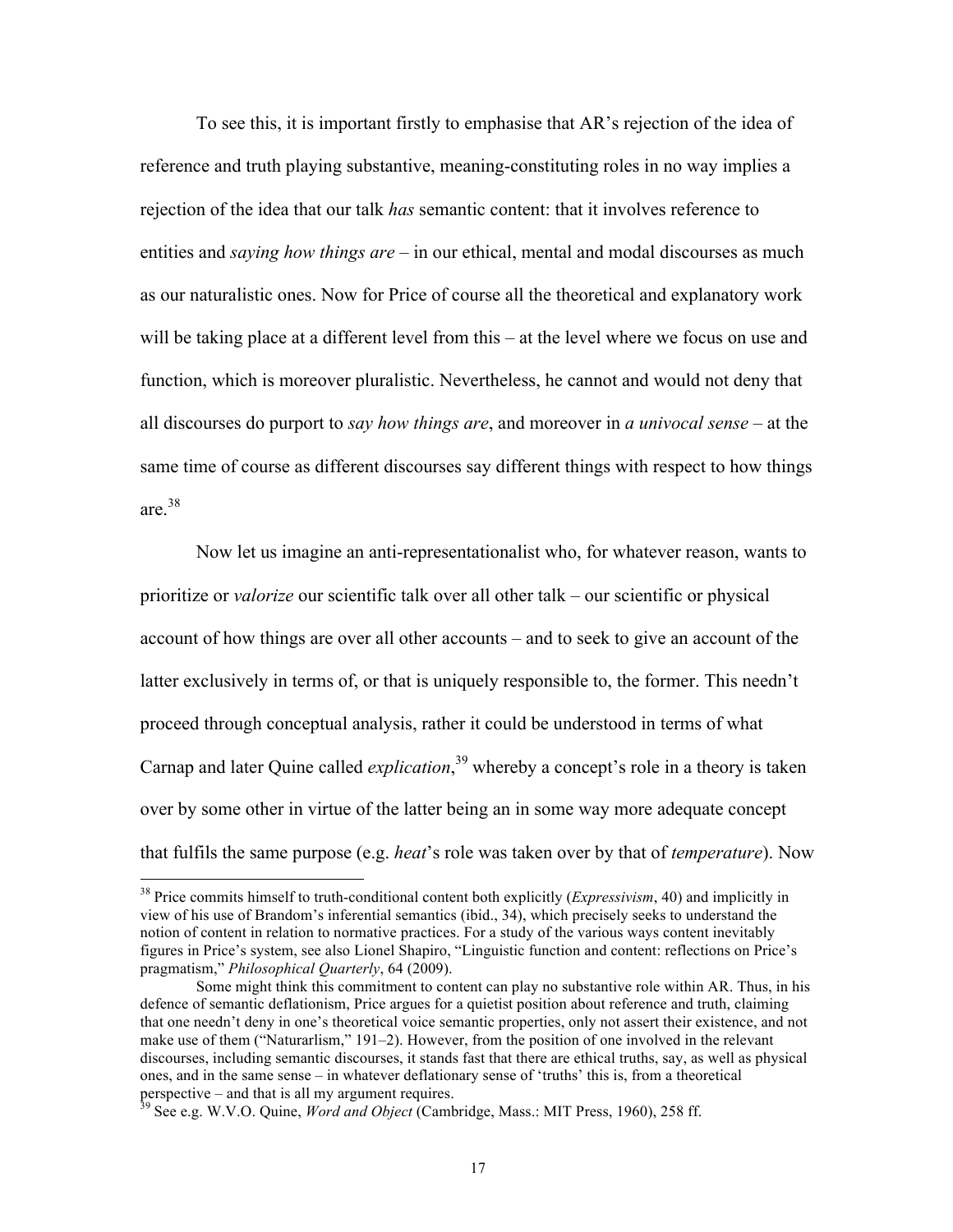Price wants to say that this anti-representationalist's commitment to ON must be incoherent or at least irrational – but can he be right?

Considering first the charge of incoherence, it seems this might be made to stick if one also upheld an absolute division between analytic and synthetic truth, or between rules of language and the substantive truths expressed by these. For then the idea that say ethical values might literally be reducible to physical states of affairs could be passed off as a kind of 'category mistake'. Now Carnap certainly sought to uphold such a distinction; but Quine famously attacked and rejected it,  $40$  and in this he has been followed by many since. Moreover, there would seem nothing about the analytic-synthetic distinction that would make it obviously endemic to AR: indeed, Price presents his own GE as a natural successor to Carnap's own pluralism that precisely does without it, basing itself instead on the idea of *functional* rather than semantic plurality.<sup>41</sup> Further, Quine himself seems reasonable to class as an anti-representationalist. To start with, he subscribes to disquotationalism about truth, a form of semantic deflationism;<sup>42</sup> whilst the idea of there being a plurality of linguistic frameworks is not one, arguably, he rejects, but rather sees as lacking fundamental significance when it comes to 'limning the true and ultimate structure of reality.<sup>43</sup> I therefore see it as at least dialectically germane to appeal to the idea of an anti-representationalist position that rejects the analytic-synthetic distinction.<sup>44</sup>

<sup>&</sup>lt;sup>40</sup> W.V.O. Quine, "Two Dogmas of Empiricism," in *From a Logical Point of View* (Cambridge, Mass.: Harvard University Press, 1953).

<sup>&</sup>lt;sup>41</sup> Price, "Metaphysics after Carnap," 287.<br><sup>42</sup> W.V.O. Quine, *Philosophy of Logic* (New Jersey: Prentice Hall, 1970).

<sup>&</sup>lt;sup>43</sup> Quine, *Word and Object*, 221. I note that this quote should not be seen as indicating a commitment to some kind of metaphysical realism, that upholds the idea of reference being a substantial relation to 'realityas-it-in-itself'. Quine is quite consistent in maintaining that what is real must be understood as a mere reflection of the referential terms of the relevant discourses (see e.g. W.V.O. Quine, "Reply to Dagfinn Føllesdal," in *The Philosophy of W.V. Quine*, ed. Lewis Hahn and Paul Schlipp (La Salle, Illinois: Open Court, 1986), 115. For further discussion see Antti Keskinen "Quine's Conception of Objects as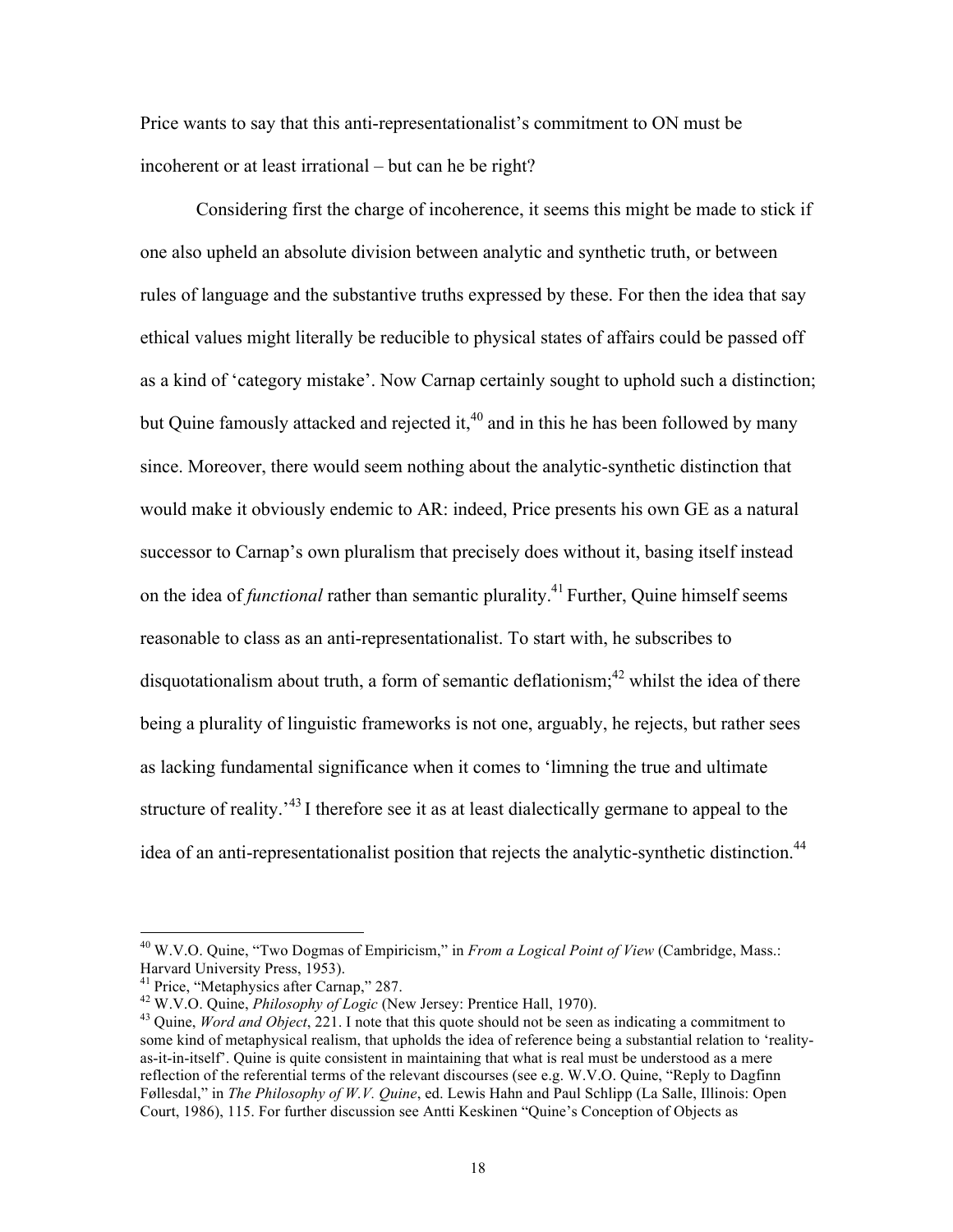The upshot of this is that a kind of ON which simply puts the scientific discourse forward as the touchstone of what is true and real (or 'true' and 'real' if one insists) is not ruled out once one rejects AR. This might require seeing this metaphysical programme as somehow revisionary, but it is not at all clear, independently of what has already been said, why this should be problematic or make the position not qualify as a form of ON.

Coherence is one thing; rationality however another. Could Price object that the kind of Quinean, anti-representationalist version of ON just sketched is nevertheless deeply irrational – unmotivated, arbitrary or perverse, given its commitment to AR (as his argument sometimes suggests is the idea)? I would not deny that it in some sense runs counter to the pluralist spirit of AR; moreover, GE might on the face of it seem more in keeping with the latter. However, my Quinean need not deny that one can do the kind of work that Price thinks GE does, reflecting on the different natural functions our discourses have. But she will also point out that roughly the *same kind of naturalistic materials that GE helps itself to* – remember its commitment to subject naturalism! – can also serve as the basis for a metaphysical placement project. In other words: since both my Quinean and Price commit to naturalism of at least a somewhat substantive variety, and since both reject an absolute analytic-synthetic divide, it is just unclear what might be

Theoretical: Beyond Realism and Anti-realism," in *Realism, Science and Pragmatism*, ed. Kenneth Westphal (London: Routledge, 2014).

<sup>&</sup>lt;sup>44</sup> Of course, one might argue that such a construal of anti-representationalism is in fact untenable. Thomasson would appear to come close to doing this insofar as she sees the analytic-synthetic distinction as integral to her own neo-Carnapian programme (Thomasson, *Ontology*, ch. 7; Amie Thomasson, *Ordinary Objects* (Oxford: Oxford University Press, 2007), ch. 2). Horwich also upholds the analytic-synthetic divide as part of his use-based theory of meaning (see e.g. *Meaning*, 60). To this I would respond, firstly, that it is not clear that the distinction is really so integral to Thomasson's project as she seems to think, insofar as, by her owns lights, application conditions for terms needn't involve statable rules of inference (cf. *Ontology*, 92); and secondly, with respect to Horwich, that I am not as convinced as he is that AR is well-served by a positive *theory* of meaning, even one based on use (see also Price "What should a deflationist").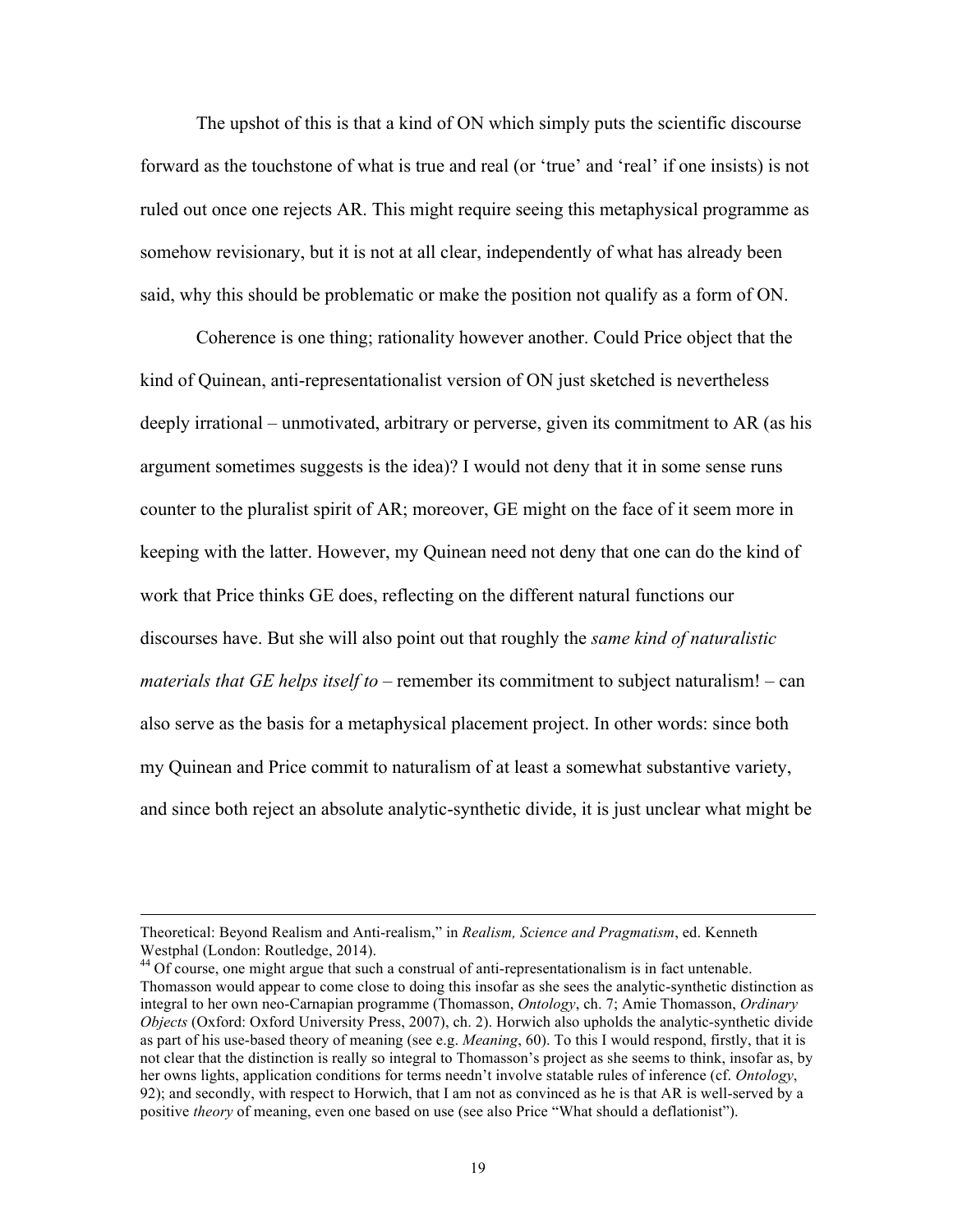irrational about an anti-representationalist form of ON that would not be irrational about GE.

There is more to say about this last point, especially in relation to Price's conception of what naturalism means for him and what GE aspires to, but for reasons of space we must leave the issue there for now.<sup>45</sup> Our conclusion is that there is *(modulo*) objections rebutted elsewhere) no reason to think that a form of ON based on an antirepresentationalist framework is either an incoherent or irrational project, given the kind of naturalism Price himself assumes.

## 4. Horwich's Wittgensteinean attack on T-philosophy

I have argued, on the one hand, *contra* Horwich, that AR naturally coheres with a neo-Carnapian picture of our linguistic practices that supports a default ontological pluralism, but on the other, *contra* Price, that one could on the basis of such a picture both coherently and rationally seek to metaphysically 'critique' these different ontological commitments by valorizing a particular vocabulary, such as science (at least given that vocabulary is valorized anyway). Insofar, AR-plus-metaphysics remains a coherent and indeed live combination, and Horwich's rejection of Price's argument is justified, though not exactly for the reasons he gives.

Horwich nevertheless thinks there are good arguments against ON and that it is somehow irrational, and similarly for other reductive though non-naturalistic programs.

 $45$  For a fuller presentation of the critique of Price proffered in this section, see Jonathan Knowles, "Global" Expressivism and the Flight from Metaphysics," *Synthese* (2016), doi:10.1007/s11229-016-1166-1, accessed February 26, 2017. The details are of interest though their role is essentially to rebut possible objections to my arguments, especially the last. One thing I should emphasise here is that this does not depend on whether one's naturalism is precisely a form of physicalism, like Quine's, or a somewhat more liberal form that allows other natural scientific though possibly non-physical elements into its explanatory base, as Price's plausibly is: the position in question does not have to *be* Quine, but merely, in the senses discussed above, Quine*an*.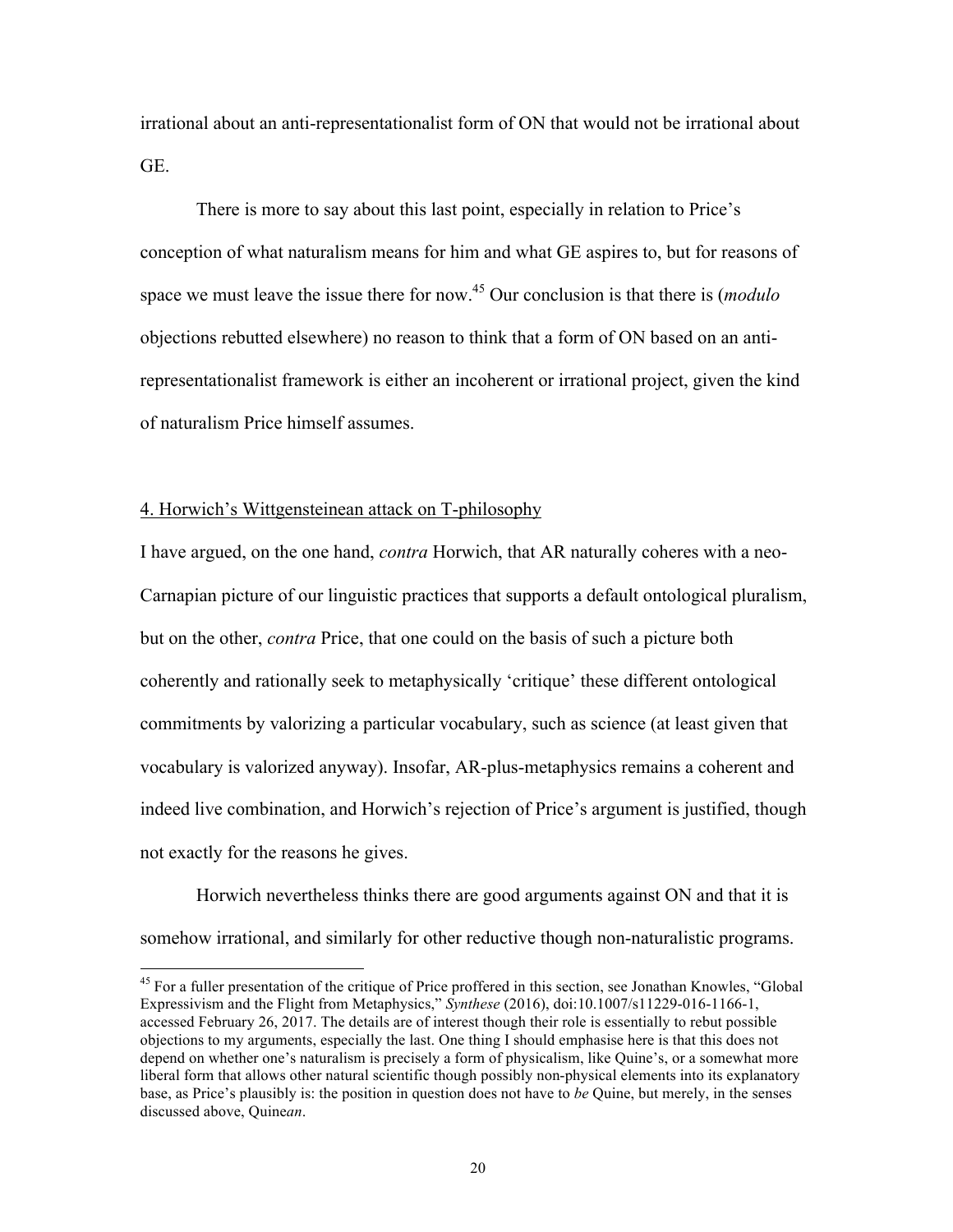Here he draws on his Wittgenstein-inspired critique of what he calls T- – for *traditional* – philosophy.<sup>46</sup> Applied to ON, this critique amounts to claiming that it illicitly treats areas like the ethical and other common sense discourses as fit targets for a kind of scientific deep explanation that we find in the sciences, including biology and psychology. In particular, it involves – by scientific standards themselves – an illegitimate abstraction from central features of the data, such as the oft-noted 'weirdness' of ethical properties, as well as an equally illegitimate smoothing out of apparent counterexamples in the dataset by appeal to an ideal of simplicity.<sup>47</sup> For Horwich the only justification of this kind of treatment would be an antecedent faith in an underlying ethical 'deep reality', corresponding to the kind of deeper realities uncovered by science; but he thinks it is evident, on reflection, that our ethical concepts are simply too unruly and too idiosyncratic to expect that kind of treatment to apply to them.<sup>48</sup>

As suggested, Horwich's Wittgensteinean critique of T-philosophy extends beyond ON, for he also sees it as applicable to theorizing about topics like metaphysical necessity or aesthetic value that it is not clear could be seen as falling under the kind of 'placement' metaphysics ON is concerned with. For present purposes I want to put these latter kinds of cases aside.<sup>49</sup> For now the question is how it relates to the issues we have been looking at here in relation to ON and AR. Does it, in particular, plug a hole in Price's argument against ON?

<sup>49</sup> For a more general critique of Horwich's book on Wittgenstein's metaphilosophy, see Timothy Williamson, Review of *Wittgenstein's Metaphilosophy* by Paul Horwich, *European Journal of Philosophy,* 21 (2013).

 <sup>46</sup> Horwich, *Wittgenstein's Metaphilosophy*. 47 Horwich, "Naturalism," 126.

<sup>48</sup> Ibid.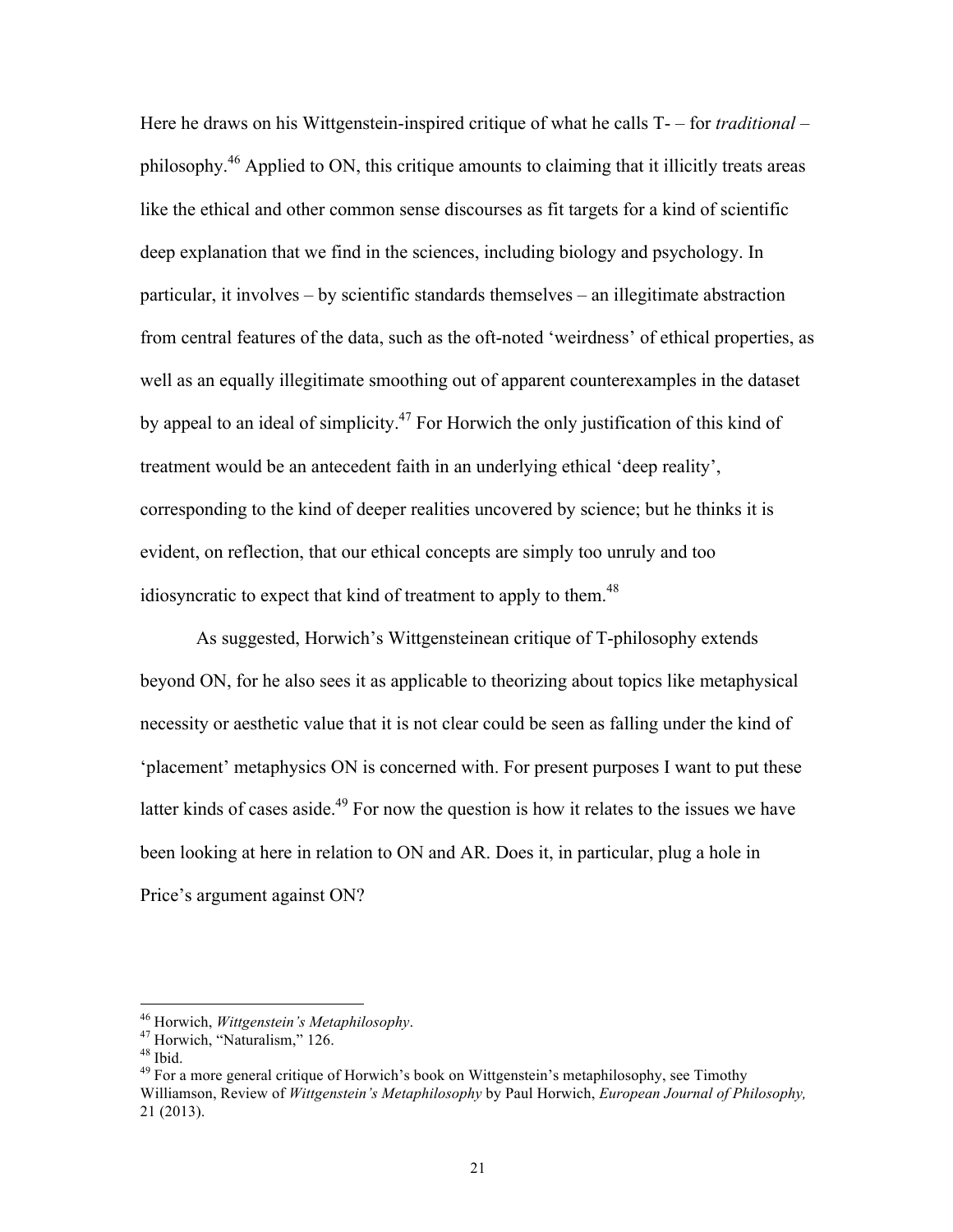It is very unclear to me that the critique of ON Horwich gives advances us very far beyond issues we have already canvassed. A natural reaction to Horwich's argument against ethical naturalism would be to see the *sui generis* nature of our ethical concepts it points up as reflecting their place in something like a Carnapian framework, *ipso facto* ensuring a reference for them independently of any consideration of their 'place in the natural world'. However, this would only hold by default, and thereby the argument would again be vulnerable to the kind of Quinean revisionist metaphysical gambit outlined in the previous section (*modulo* the provisos concerning the analytic-synthetic distinction; see note 44). I should emphasize that I am not decrying the kind of Wittgensteinean therapeutic reflection on the diversity our linguistic practices that Horwich points up; indeed, it would seem to cohere with and support the neo-Carnapian pluralistic picture. However, as far as at least *Horwich's* Wittgenstein is concerned, it is unclear it has any *further* significance; moreover, as we have seen, this is not sufficient in itself to render placement metaphysics incoherent.

We saw in the previous section that a possible response to this would be to accuse ON of irrationality. There I argued that this was at least not available to Price, who himself is a naturalist, albeit of a 'subject' (not 'object') variety. But could not Horwich disavow *any* antecedent commitment to naturalism (of a substantive variety at least), insisting indeed that naturalism itself represents an irrational philosophical theory?<sup>50</sup> If that is the case then both Price's and Quine's positive projects would have to be rejected – but at least, *a fortiori*, we would also have ruled out ON.

Exactly where Horwich stands on the issue of naturalism is a difficult issue to divine. On the one hand, he explicitly disavows naturalism in connection with domains

 $50$  He has indeed done this in discussion when I put the objection of the previous paragraph to him.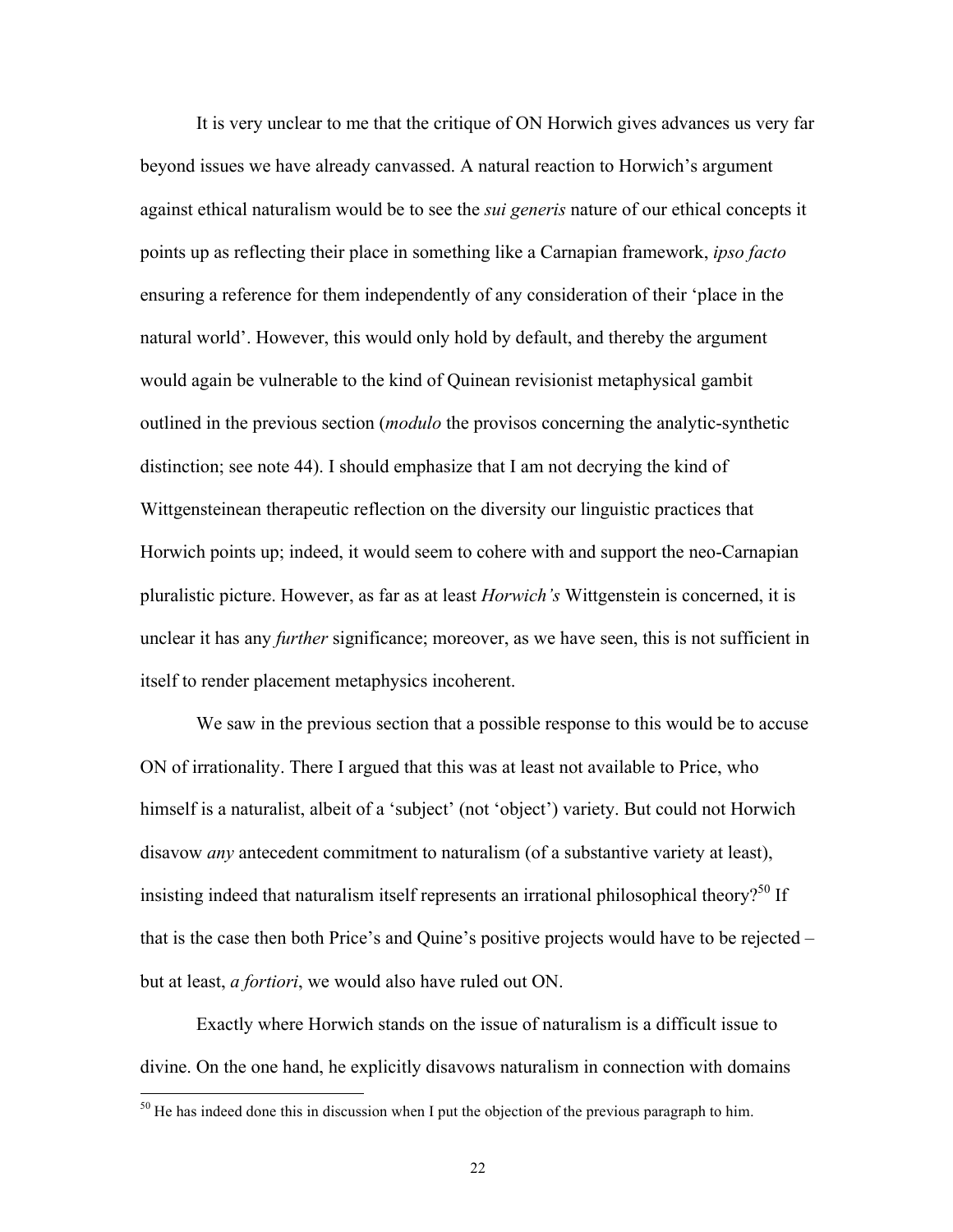like ethics and arithmetic. On the other hand, he defends a non-normativist form of the use theory of meaning, motivated in part at least by a wish to avoid an unreduced appeal to normativity (see note 1) – something that would seem to presuppose some kind of naturalistic commitment. So it is not clear his disavowal of naturalism is very selfconsistent.

Even putting this (admittedly somewhat *ad hominen*) point to one side, however, I think it can be reasonably questioned whether some form of naturalism, of a substantive kind, can really be seen as arising primarily or at least exclusively from irrational 'Ttheoretic' philosophical thinking. As Price has recently argued,<sup>51</sup> whilst renouncing the stringent ontological ideals of ON arguably has a lot going for it, we surely don't want on the other hand to land up in a kind of blanket quietism (or 'soggy pluralism', as Blackburn puts it<sup>52</sup>) which discerns no significant differences between our practices, and disallows all external perspectives on them. Yet surely this is in a broad sense just what a naturalist philosopher or scientist of the human seeks to provide us with (that is, in a way, one of science's roles). This desire to avoid a soggy pluralism and to admit the perspective of science into our understanding of our various different practices strikes me as laudable; moreover, it can, as I hope to show in the final section, also help us finally to understand why placement-style metaphysical questions might legitimately be demurred at. For now however the point is simply that naturalism is not, at least at all obviously, the product of dubious philosophical theorizing, but rather represents the legitimate aim of getting some kind of third-person leverage on ourselves and our activities. And if that is so, I cannot

 <sup>51</sup> Huw Price, "Idling and Sidling Toward Philosophical Peace," in *Meaning Without Representation: Essays on Truth, Expression, Normativity, and Naturalism*, ed. Steven Gross et al. (Oxford: Oxford University Press, 2015).

<sup>52</sup> Simon Blackburn, "Pragmatism: All or Some?" in Price, *Expressivism*, 113.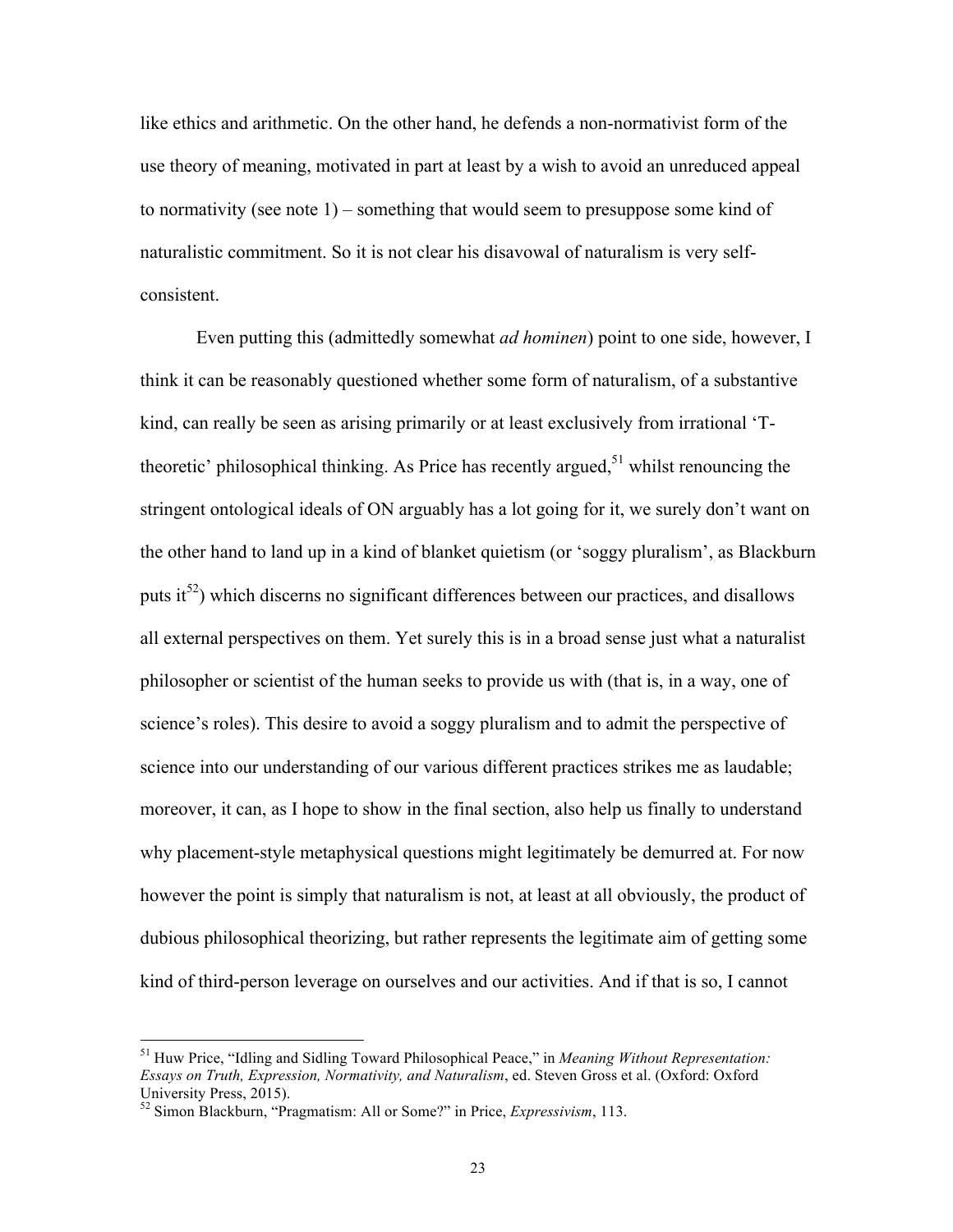see that Horwich's Wittgenstein-inspired points about the *sui generis* nature of (say) ethical and arithmetical discourse suggest a reassessment of our conclusion from the previous section: that ON is still on the table, even once we reject representationalism.

## 5. How to be an anti-representationalist anti-metaphysicalist naturalist

For someone suspicious of the traditional placement problems, rejecting representationalism is certainly a step in the right direction. However, I have been arguing that the form this insight takes in the overall views of Price and Horwich still fails to give us the desired insulation from metaphysics.

In my view, the way forward here is to look again at what a science of humans  $-a$ subject naturalistic enquiry – might tell us about ourselves and the capacities underlying our different vocabularies. On something like the Canberra planners' view of things, such enquiry would ideally vindicate representationalism; while on Price's 'Sydney plan',<sup>53</sup> i.e. GE, we would theorise different vocabularies in a 'non-representationalist key' though employing the notion of 'e-representation' to mark a divide between those vocabularies that do and those that don't 'track' some environmental feature. If we reject representationalism but also GE, what alternatives for subject naturalism remain?

My suggestion is based on ideas I find in the work of Noam Chomsky, though I develop them in ways that go well beyond anything Chomsky has said (and might diverge from some of his other claims). There is some inherent interest in developing an antirepresentationalist philosophy on the basis of Chomsky's work in view of the in some sense clearly anti-representationalist approach he adopts to language, i.e. one that rejects

 <sup>53</sup> The nomenclature is due to Jenann Ismael, "Naturalism on the Sydney plan," in *Philosophical Methodology: The Armchair or the Laboratory?*, ed. Matthew Haug (London: Routledge, 2015).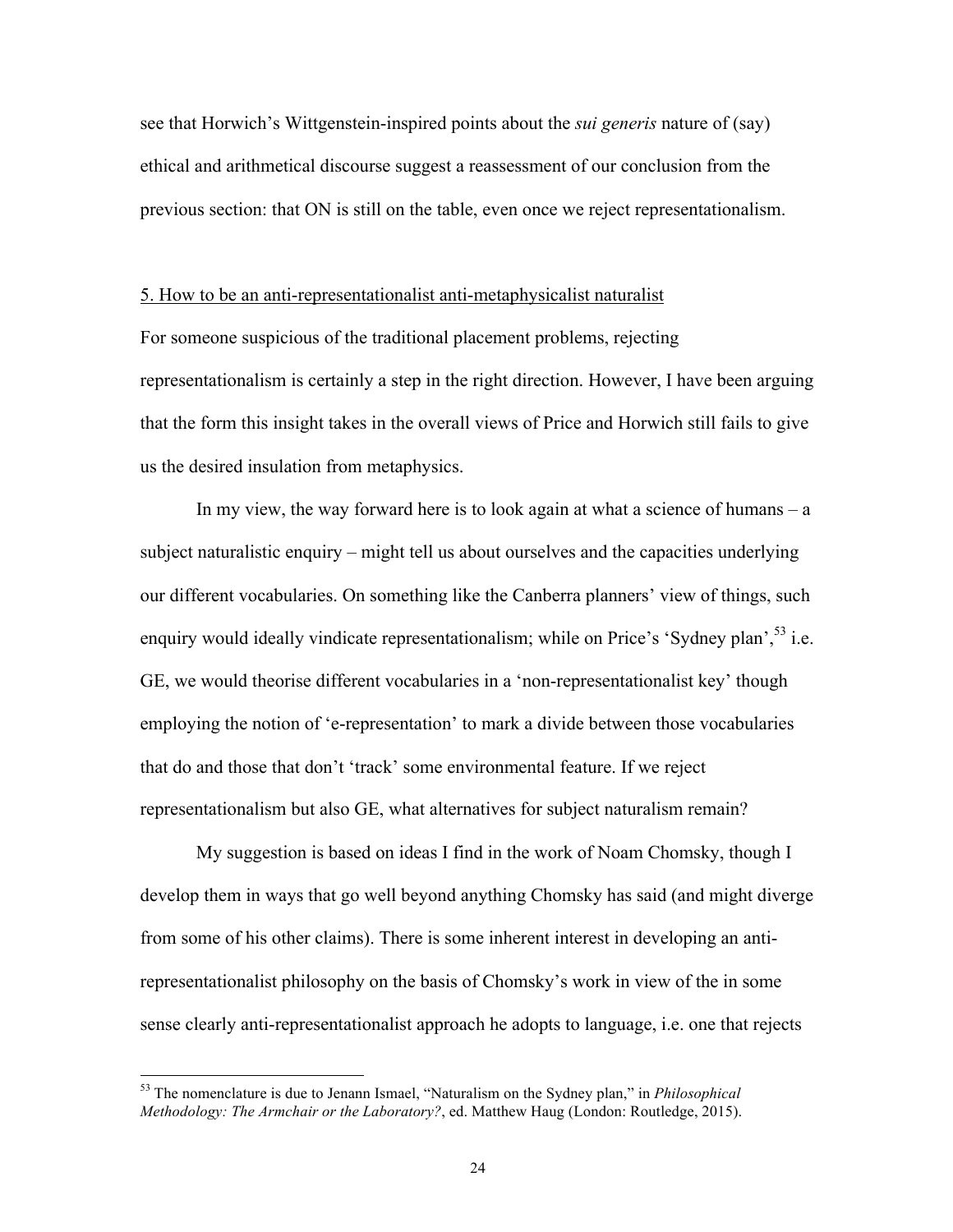the assumption of '[quoting Scott Soames] "the central semantic fact about language […] that it is used to represent the world"<sup>34</sup> Here I cannot go into Chomsky's 'internalist' views of meaning, but will develop instead an anti-metaphysical form of AR that assumes the neo-Carnapian picture of AR we have already sketched and builds on to these ideas of Chomsky's about the nature of science and naturalistic enquiry into the mind.<sup>55</sup>

The first of these is what I call *radical anti-reductionism about science* (or *RAR*  for short), a view which is meant to be more faithful to what scientists actually do and say than the picture that philosophers typically operate with.<sup>56</sup> According to RAR reduction is not simply a mere ideal that much science in fact fails to live up to; rather, it is incoherent, for there is no basic scientific level to which all others might be reduced. Though unification is a genuine goal of science, it is only one of many, and in any case standardly involves adjustments at both levels to be unified.<sup>57</sup> Furthermore, and relatedly, common sense categories are not eliminated or vindicated through scientific discoveries, but are simply left behind *as part of science* – a view John Collins, again drawing on Chomsky's views, has called *metascientific eliminativism*. 58 Clearly such a view presupposes that the representationalist idea on which only some of our talk latches onto the 'real' is defective – so the neo-Carnapian framework I have been developing remains central to our overall picture. What RAR adds is that science itself does not yield a picture of a Quinean 'desert

 <sup>54</sup> Noam Chomsky, *New Horizons in the Study of Language* (Cambridge: Cambridge University Press, 2000), 132. This quote is also used approvingly by Price; see Huw Price, "Expressivism for two voices," in *Pragmatism, Science and Naturalism*, ed. Jonathan Knowles and Henrik Rydenfelt (Frankfurt: Peter Lang), 103, fn.<br><sup>55</sup> See especially Chomsky, *New Horizons*, essays 4 and 5.<br><sup>56</sup> See also John Dupré, *The Disorder of Things: Metaphysical Foundations of the Disunity of Science* 

<sup>(</sup>Cambridge, Mass.: Harvard University Press, 1993), and James Ladyman and Don Ross (et al.) *Everything Must Go: Metaphysics Naturalised* (Oxford: Oxford University Press, 2007) for similar expressions of this kind of view.<br><sup>57</sup> Chomsky, *New Horizons*, 82.

<sup>&</sup>lt;sup>58</sup> John Collins, "Metascientific Eliminativism: A Reconsideration of Chomsky's Review of Skinner's Verbal Behavoiur," *British Journal for the Philosophy of Science* 58 (2007).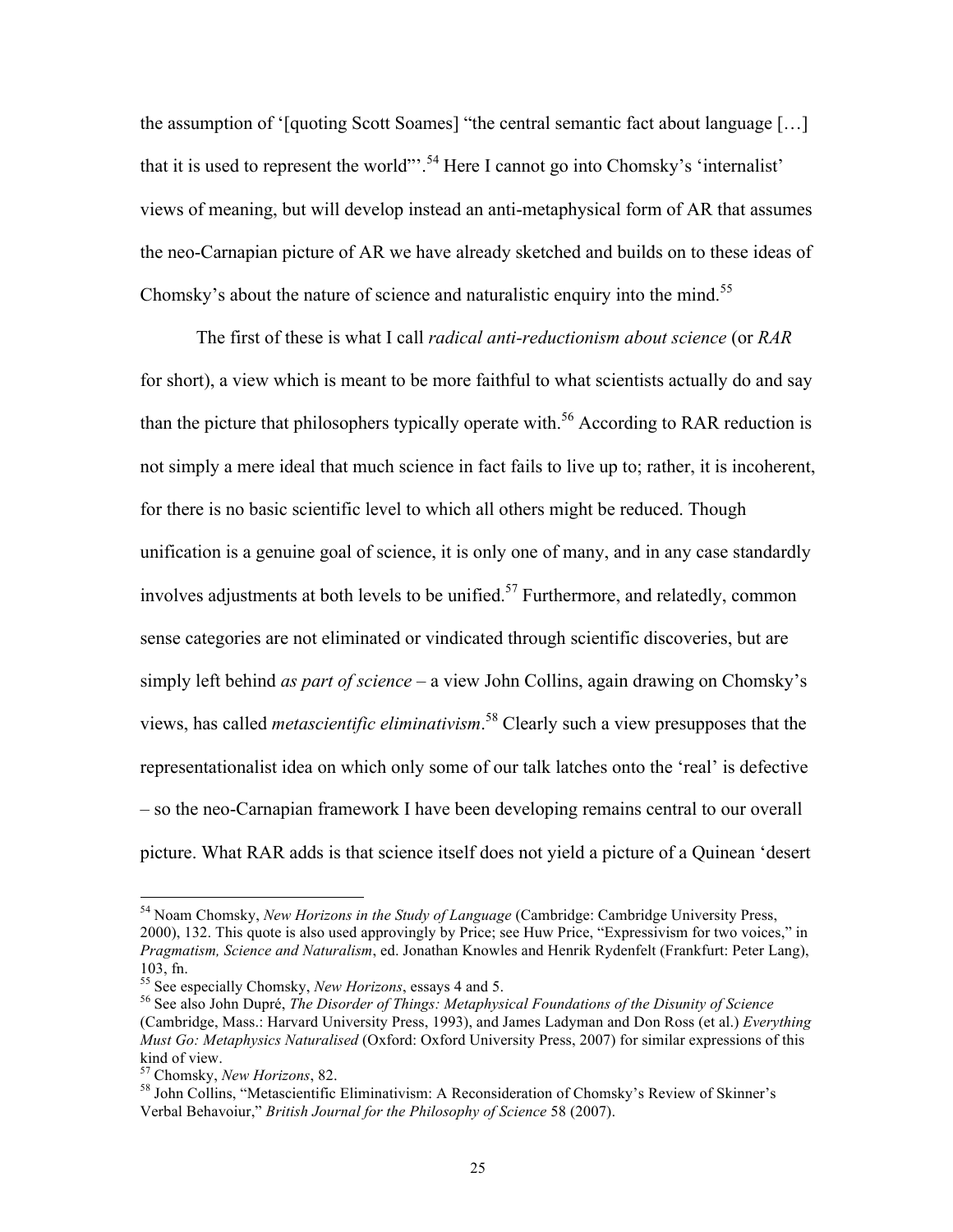landscape' or even something similar that one might use for either a metaphysical placement project or the kind of expressivist explanations that Price proposes. Scientific theories concern themselves as such only with the proprietary 'level' they operate at; they are not input to a metaphysical or indeed any other distinctively philosophical programme of any kind. Of course, one might as a *philosopher* seek to argue that these theories fruitfully can be used in this way. But it should give philosophers, at least those who call themselves naturalists, pause for thought that science itself is not concerned with doing this. (We will find further reason to reject the 'desert landscape' view of what science provides below.)

Leaving things there however would precisely not do justice to what scientific approaches presumably can tell us about our various different discourses – it would in effect land us in the soggy pluralism a reasonable resistance to which we saw above was sufficient to motivate some kind of naturalism, and hence gave the lie to Horwich's argument against metaphysics.<sup>59</sup> But how now is naturalism to be conceived, if not as thinking launched from the perspective of desert landscapes or something similar? The idea here would be that there is nothing in RAR that precludes the idea of subject naturalism, or, to use a Quinean term, a *naturalised epistemolog*y, that is, a project that considers our 'scientific imaginings as activities within the world we imagine<sup> $60$ </sup> – though for us seen as a psychological enquiry into the mental and/or neural substrates of, not just science, but our various different domains of discourse.<sup>61</sup> Nothing in RAR, in other

<sup>&</sup>lt;sup>59</sup> As with the argument against Price, I stress that what I reject in Horwich is not so much his end-point but how he reaches it. I agree with him that metaphysical placement projects are irrational, but we need to find out what naturalism can be such that metaphysics does not threaten as a consequence of it of before we can help ourselves to that conclusion.<br><sup>60</sup> Quine, *Word and Object*, 5.

<sup>&</sup>lt;sup>61</sup> James Higginbotham sees Chomsky's mentalistic psychology as a natural heir to Quine's programme of naturalised epistemology; see his "The Place of Natural Language," in *On Quine: New Essays*, ed. Paolo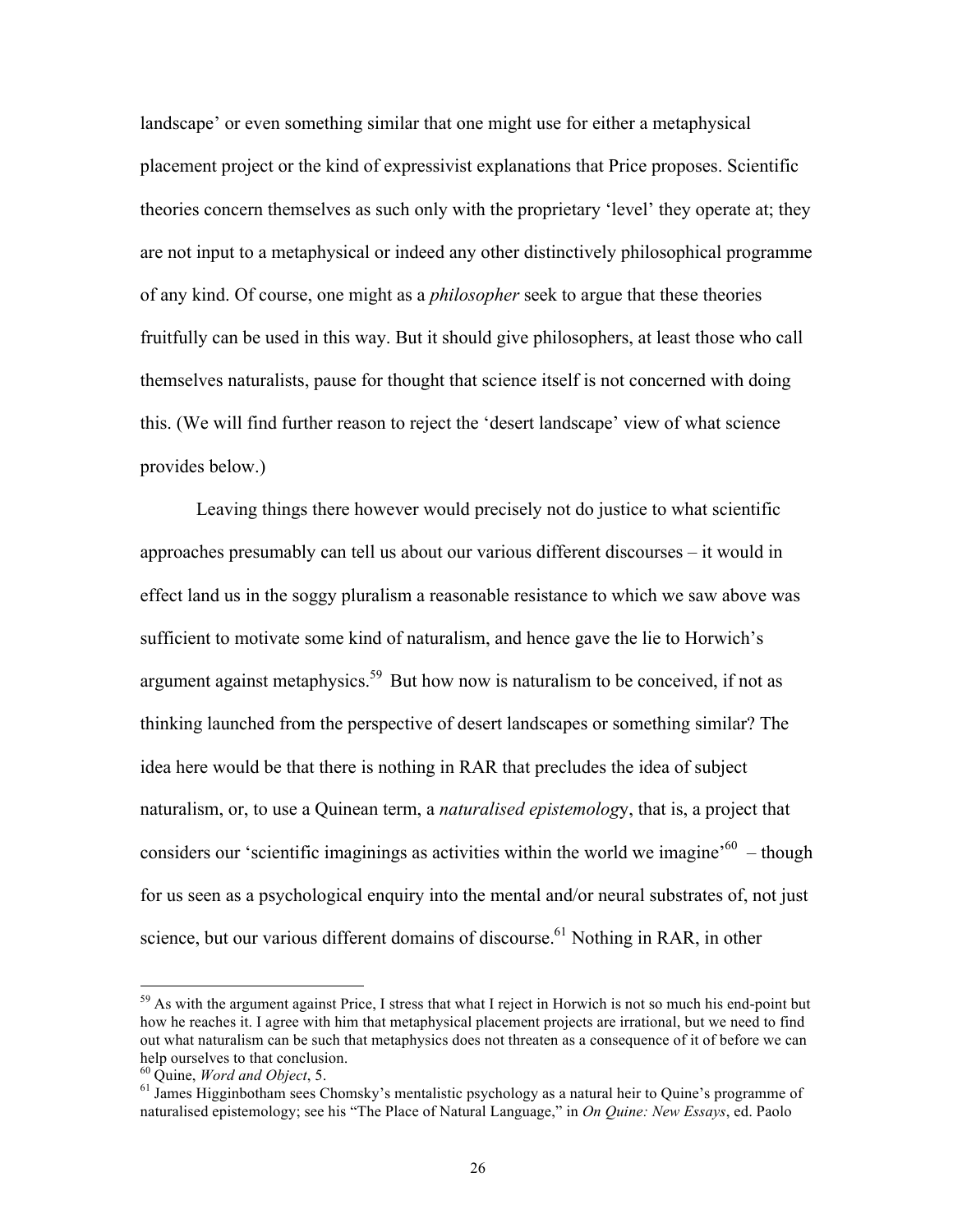words, precludes scientifically turning our gaze upon ourselves and exploring the underlying bases of our various discourses – both genealogically, and from a more cognitive science perspective, examining the sub-personal underpinnings of our thought and experience. This is of course very similar to what Price's GE seeks to do. But on the kind of picture I am proposing these studies have a different significance. On my view what anthropological and/or psychological studies can suggest is how, say, moral discourse in being underpinned by motivational states of particular kinds is unlikely to become a systematic, scientific discipline – by contrast with other vocabularies which have no such motivational underpinnings but are as far as we can see more purely 'conceptual'. Although such study is not ontologically significant, and also has no relation to any notion like 'e-representation', it stands to enrich, explain and possibly partially correct our common sense conceptions of what possibilities for systematic theorizing exist. Chomsky has himself suggested a 'science-forming faculty'<sup>62</sup> as one of the mind's modules, and in principle this might be part of what we uncover as the explanation for our ability to do physics and not, say, systematic ethics. But my claims here are independent of there being such a faculty in any substantive sense; $^{63}$  I use it here just to illustrate the kind of idea that a subject/epistemologically naturalistic science might make without adopting a 'desert landscape' conception of the tools available to it.

I should also underline that this view is in no way anti-realistic about things like ethical values; rather it suggests they figure in something like (what others have called) the *lifeworld*: our everyday world of ordinary objects and their properties that we interact

 $\overline{a}$ 

Leonardi and Marco Santambrogio (Cambridge: Cambridge University Press, 1993). It is in this piece I found the Quine quote.

<sup>&</sup>lt;sup>62</sup> Chomsky, *New Horizons*, 82–3<br><sup>63</sup> For discussion, see John Collins, "On the Very Idea of a Science Forming Faculty," *Dialectica* 56 (2002).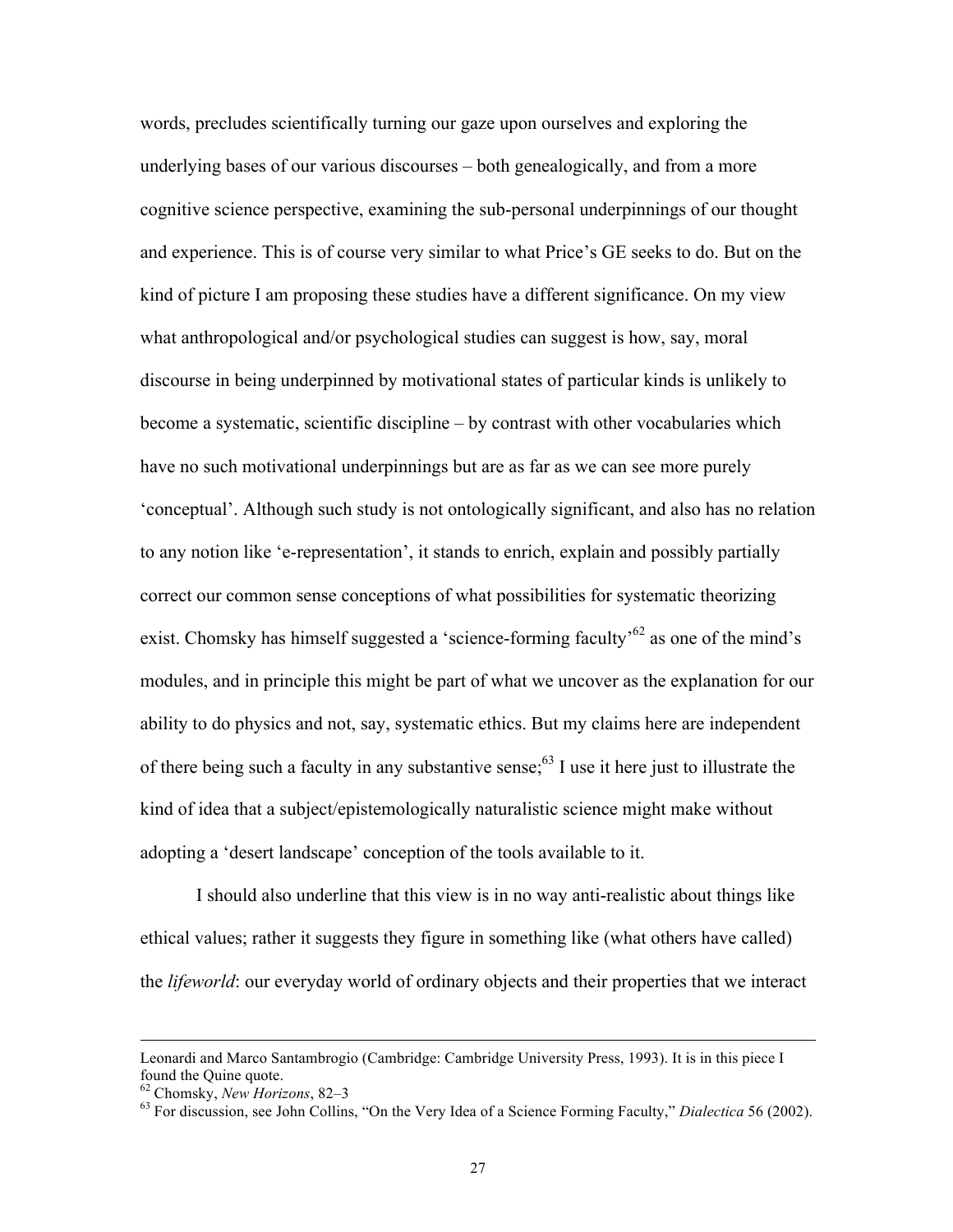with, but which also depend constitutively for what they are on the possibilities we humans have for action. In invoking this notion of a lifeworld we also commit to the idea that certain other properties, centrally those of the most theoretical reaches of science, do not belong in it, and would thus perforce be referred to some other 'world in itself' (without any implication that this is an ultimate 'reality'). The legitimacy of a lifeworld is in my view in turn mandated by a proper scientific understanding of the nature of conscious experience – as something inherently world-involving and not 'in the head'.

These reflections clearly only point up ideas that would have to be explored in greater detail to be vindicated. Nevertheless, if we accept the outline they provide together with AR and RAR we can I think more clearly see the form of a thoroughly nonmetaphysical picture of the relation between things like morality and science that nevertheless allows science to have something to say about the respective forms of natural understanding these categories involve – both through genealogy and sub-personal psychology, and also through the systematic description of the conscious, lived world.<sup>64</sup>

#### **References**

- Blackburn, Simon. "Pragmatism: All or Some?" In Huw Price (et al.), *Expressivism, Pragmatism and Representationalism*, 67–84. Cambridge: Cambridge University Press, 2013.
- Button, Tim. *The Limits of Realism*. Oxford: Oxford University Press, 2013.
- Carnap, Rudolf. "Semantics, Empiricism and Ontology." *Revue Internationale de Philosophie* 4 (1950): 20–40.
- Chomsky, Noam. *New Horizons in the Study of Language and Mind*. Cambridge: Cambridge University Press, 2000.
- Collins, John. "On the Very Idea of a Science Forming Faculty." *Dialectica* 56 (2002): 125–51.

Collins, John "Metascientific Eliminativism: A Reconsideration of Chomsky's Review of

<sup>&</sup>lt;sup>64</sup> I would like to thank the audience at the Bergen conference where this material was originally presented for their questions and feedback. Special thanks to Huw Price and Paul Horwich for discussion. Thanks also to Kevin Cahill for useful comments and suggestions on a draft version of the paper.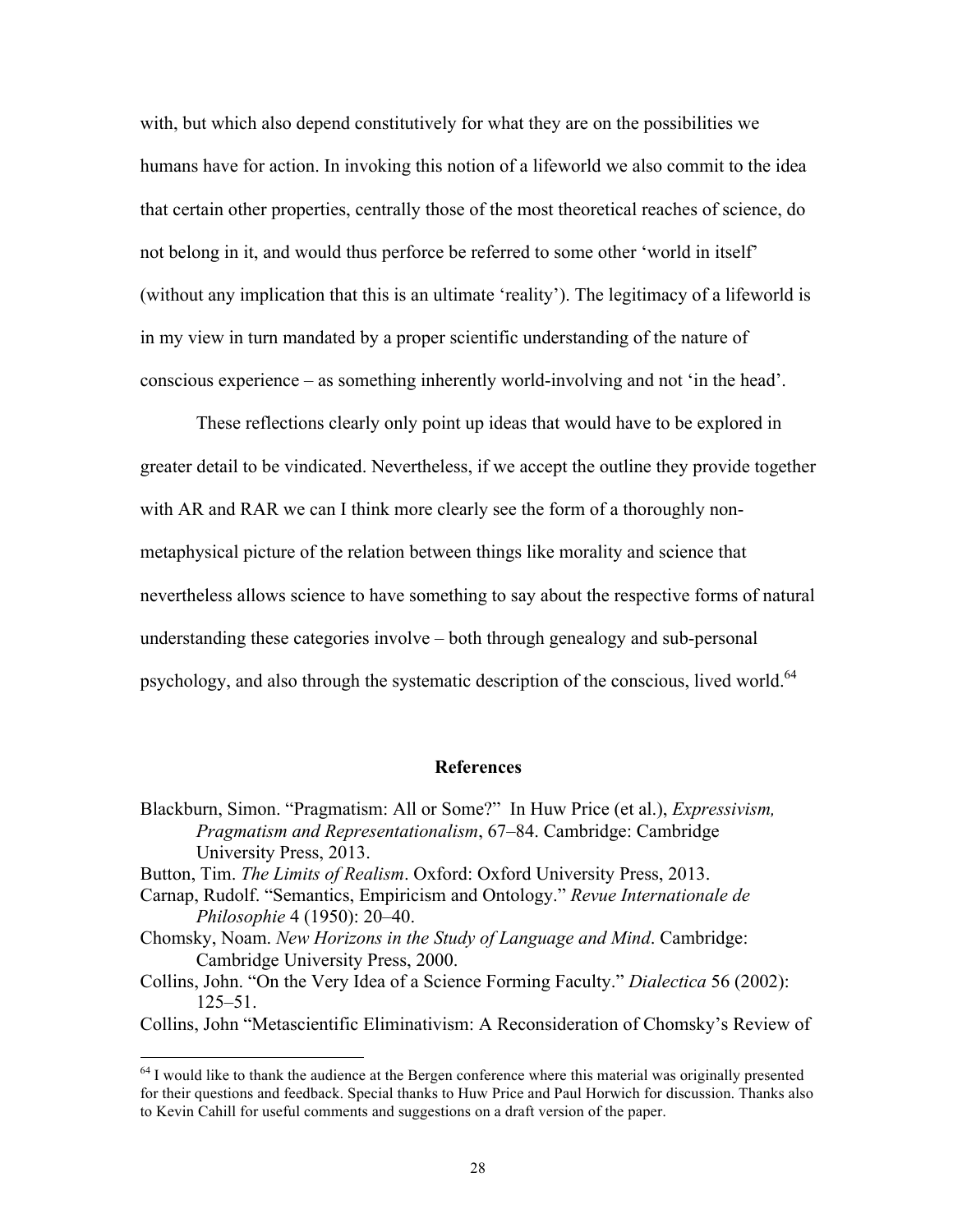Skinner's Verbal Behavoiur." *British Journal for the Philosophy of Science* 58 (2007): 625–58.

- Dupré, John. *The Disorder of Things: Metaphysical Foundations of the Disunity of Science*. Cambridge, Mass.: Harvard University Press, 1993.
- Higginbotham, James. "The Place of Natural Language." in *On Quine: New Essays*, edited by Paolo Leonardi and Marco Santambrogio, 113–139. Cambridge: Cambridge University Press, 1993.
- Hirsch, Eli. *Quantifier Variance and Realism*. Oxford: Oxford University Press, 2011
- Horwich, Paul. *Meaning*. Oxford: Oxford University Press, 1998.
- Horwich, Paul. *From a Deflationary Point of View*. Oxford: Oxford University Press, 2004.
- Horwich, Paul. "The Value of Truth." *Noûs*, 40 (2006): 347–360
- Horwich, Paul. *Wittgenstein's Metaphilosophy*. Oxford: Oxford University Press, 2012.
- Horwich, Paul. "Naturalism, Deflationism and the Relative Priority of Language and Metaphysics." In Huw Price (et al.) *Expressivism, Pragmatism and Representationalism,* 112–127. Cambridge: Cambridge University Press, 2013.
- Keskinen, Antti. "Quine's Conception of Objects as Theoretical: Beyond Realism and Anti-realism." In *Realism, Science and Pragmatism*, edited by Kenneth Westphal, 93–114. London: Routledge, 2014.
- Knowles, Jonathan. "Naturalism without Metaphysics." In *Realism, Science and Pragmatism*, edited by Kenneth Westphal, 200–218. London: Routledge, 2014.
- Knowles, Jonathan. "Global Expressivism and the Flight from Metaphysics." *Synthese*. Accessed February 26, 2017. doi:10.1007/s11229-016-1166-1.
- Ismael, Jenann. "Naturalism on the Sydney plan." In *Philosophical Methodology: The Armchair or the Laboratory?* edited by Matthew Haug, 87–104. London: Routledge, 2015.
- Ladyman, James, and Don Ross (et al.). *Everything Must Go: Metaphysics Naturalised*. Oxford: Oxford University Press, 2007.
- Macarthur, David. "Subject Naturalism, Scientism and the Problem of Linguistic Meaning: Critical Remarks on Price's 'Naturalism Without Representationalism'" *Analasis: Revista de invetagacion filosofica*, 1 (2014): 69–85.
- Price, Huw. "What should a deflationist about truth say about meaning?" in *Truth* (Philosophical Issues, Vol. 8), edited by Enrique Villanueva, 107–115. California: Ridgeview, 1997.
- Price, Huw. "Immodesty without Mirrors Making Sense of Wittgenstein's Linguistic Pluralism." Reprinted in his *Naturalism without Mirrors*, 200–227. Oxford: Oxford University Press, 2011.
- Price, Huw. *Naturalism without Mirrors*. Oxford: Oxford University Press, 2011.
- Price, Huw "Naturalism without Representationalism." Reprinted in his *Naturalism without Mirrors*, 184–199. Oxford: Oxford University Press, 2011.
- Price, Huw. "The Semantic Foundations of Metaphysics." Reprinted in his *Naturalism without Mirrors*, 253–279. Oxford: Oxford University Press, 2011.
- Price, Huw. "Truth as Convenient Friction." Reprinted in his *Naturalism without Mirrors*, 163–183. Oxford: Oxford University Press, 2011.
- Price, Huw. "Metaphysics after Carnap: The Ghost who Walks?" Reprinted in his *Naturalism without Mirrors*, 280–303. Oxford: Oxford University Press, 2011.